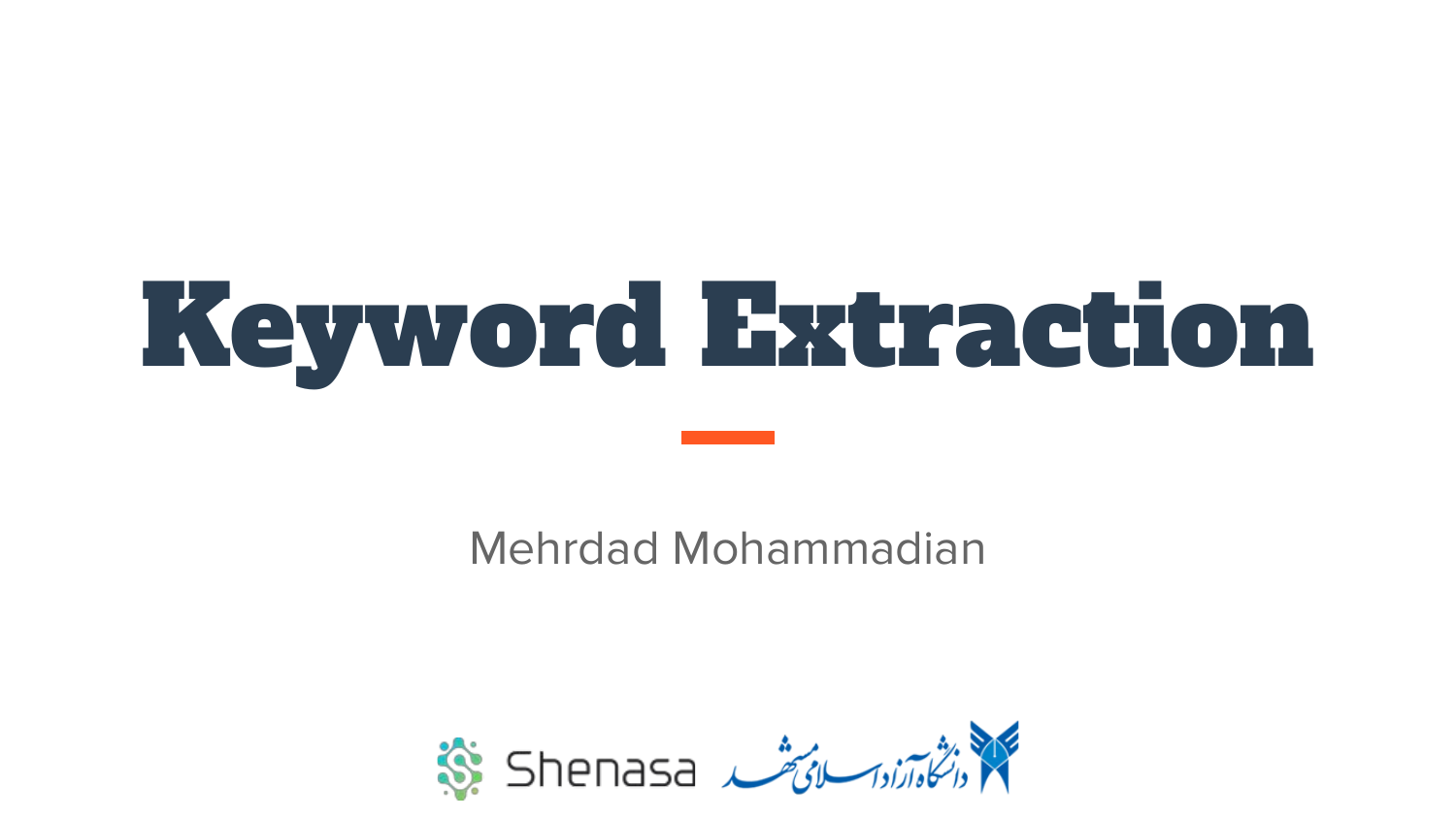### Contents

- What is the keyword extraction?
- Statistical approaches
- **•** Graph-based approaches
- Machine learning approaches
- Topic modeling
- SBERT
- N-shot learning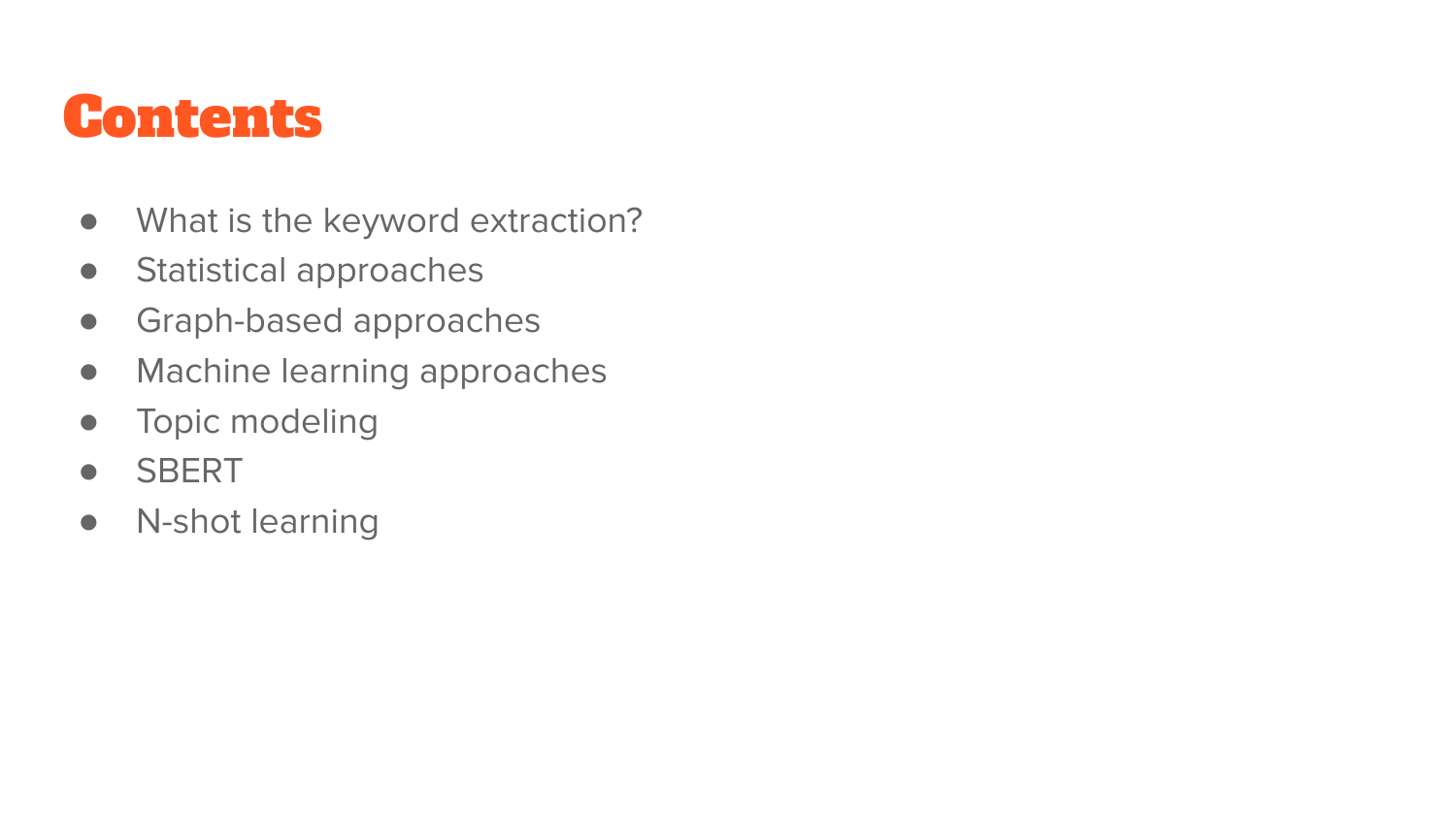

## What is the Keyword Extraction?

Keywords describe the main topics expressed in a document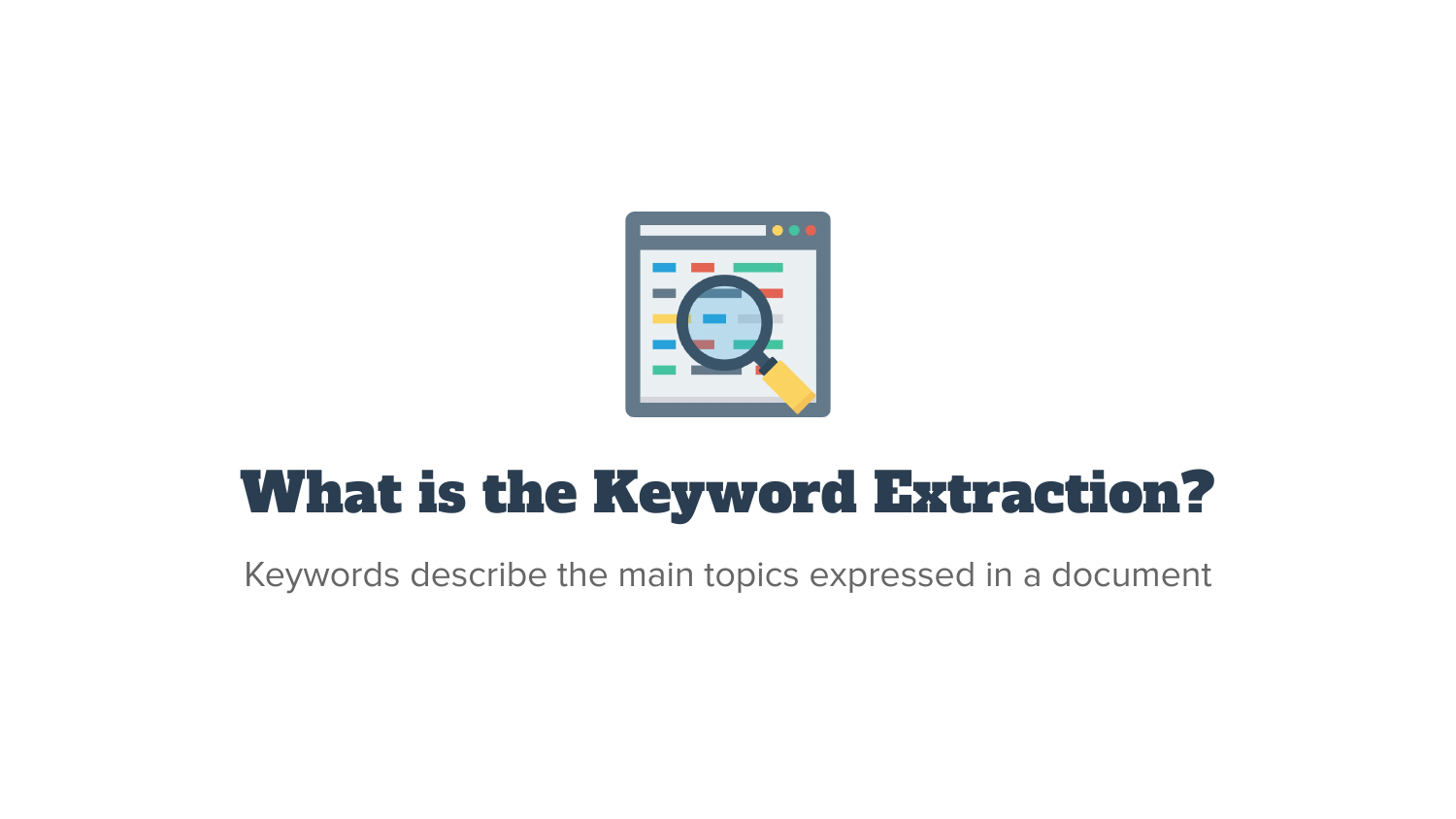# Statistical Approaches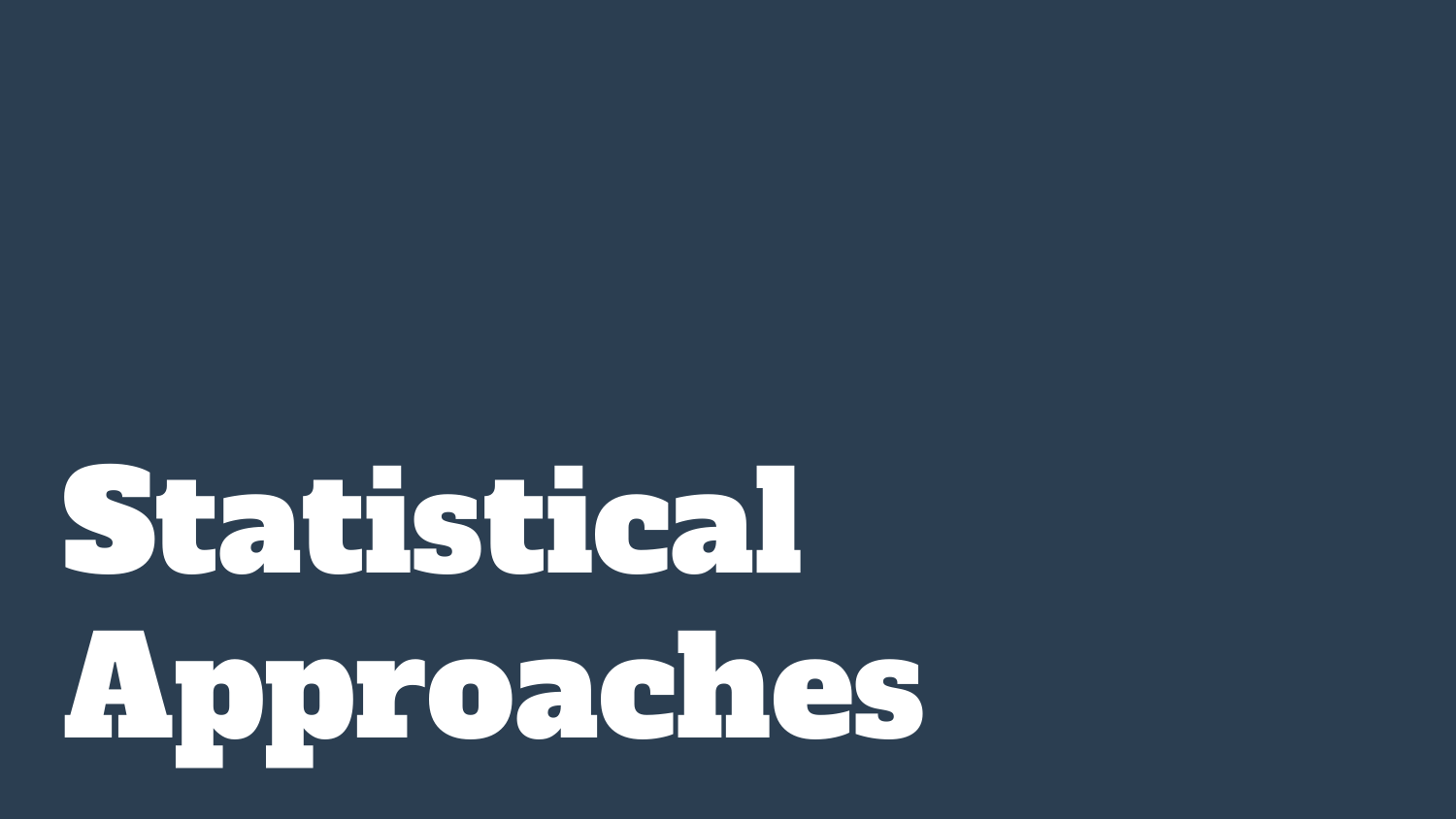## 1) Word Frequency

Listing the words and phrases that repeat the most within a text.



#### **Advantages:**

- **•** Unsupervised
- Very easy to implement!

#### **Disadvantages:**

Missing valuable informations like:

- Meaning
- Grammer
- Synonyms
- **•** Sequence of words
- etc …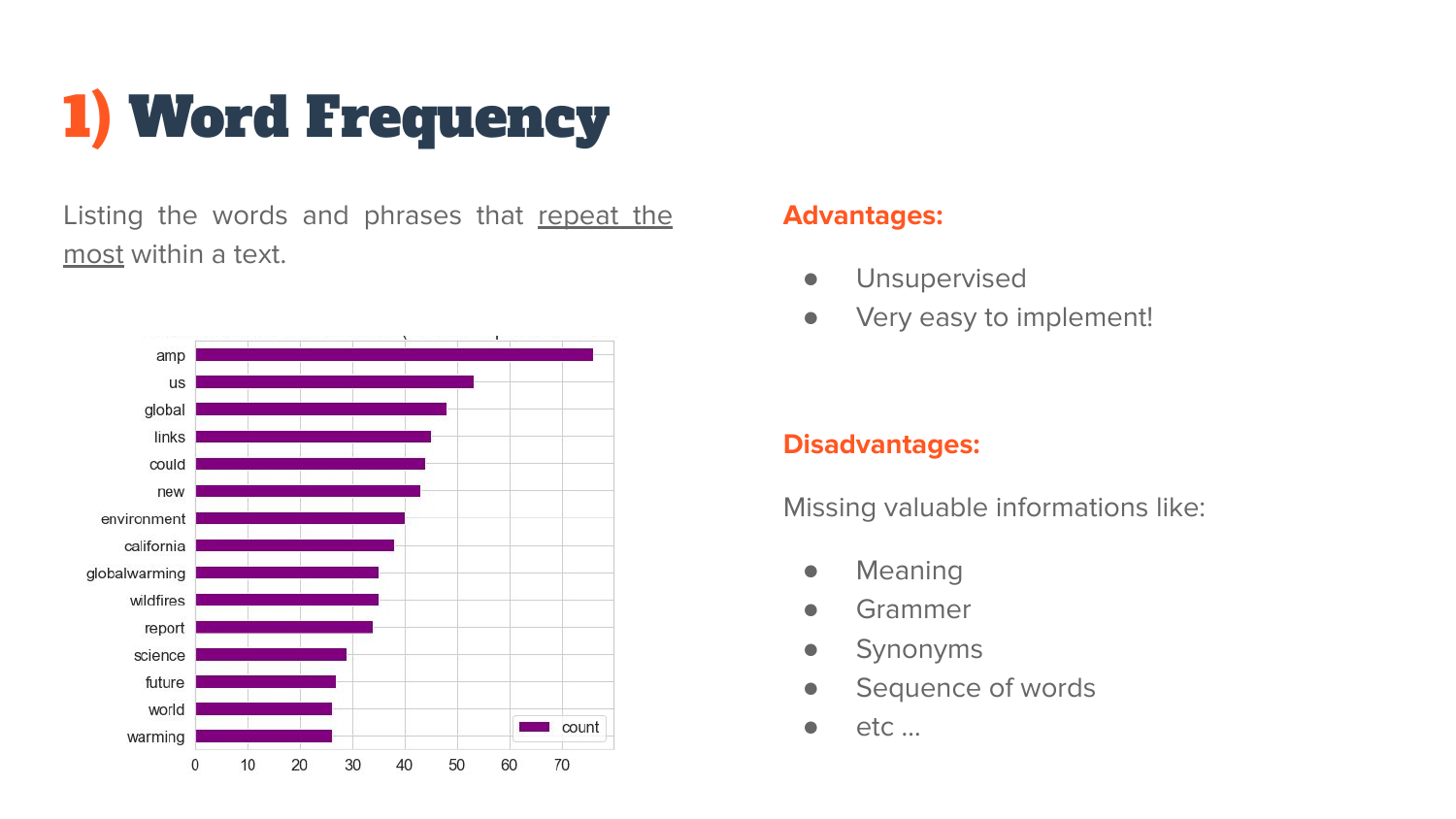## 2) Word Collocation and Co-occurrence

Word collocations are words that frequently go together like "video calls".

As knows as: N-grams

- Uni-gram (ex. book)
- Bi-grams (ex. machine learning)
- Tri-grams (ex. easy to use)

Co-occurrences are words that tend to co-occur in the same document that they don't necessarily have to be adjacent.

#### **Advantages**:

- Unsupervised
- Understand the semantic structure
- Count separate words as one

- Content lost: when n in small
- Sparsity problem: when n is big Denominator or Numerator can be 0.
- Storage problem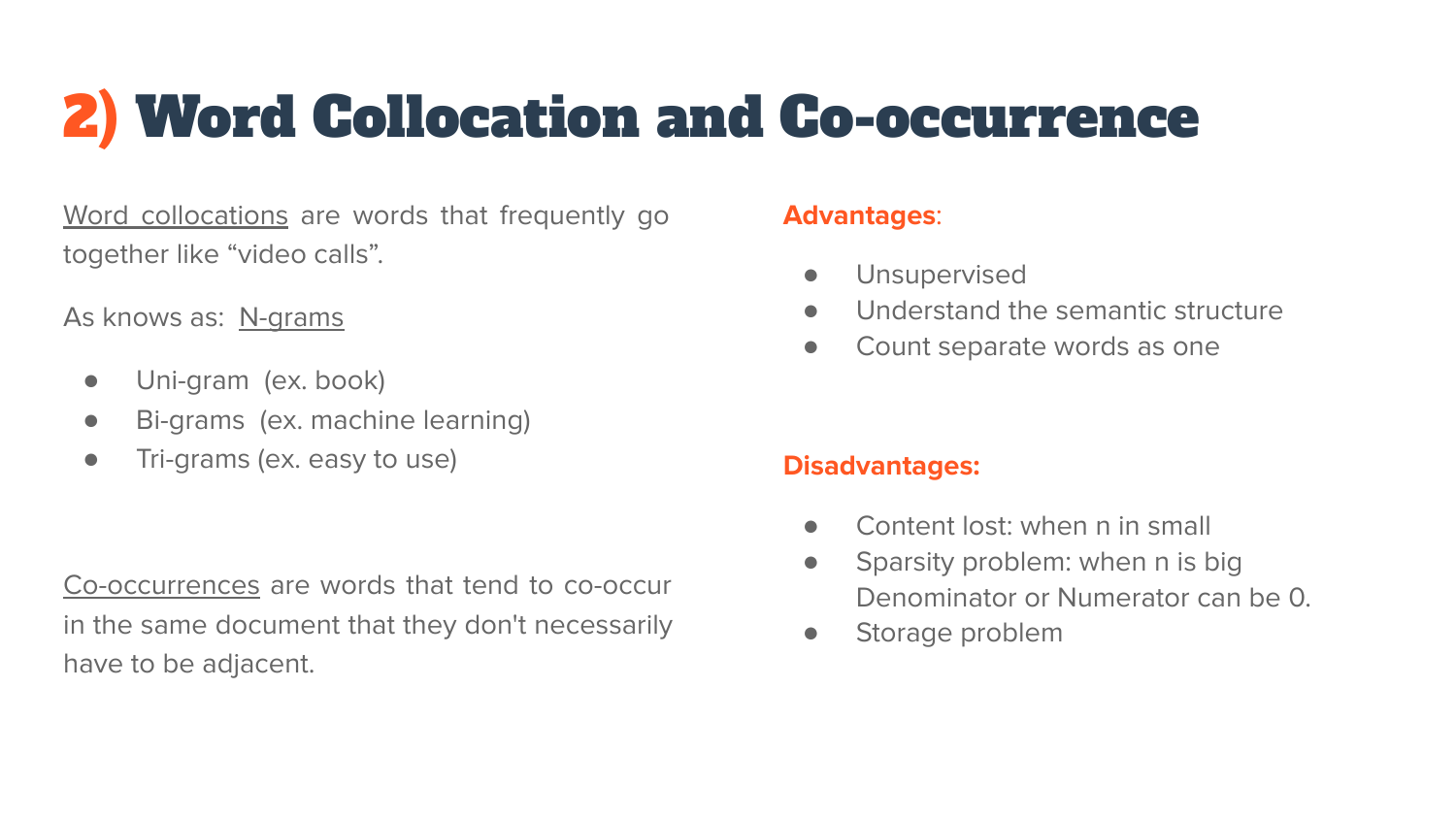

Measures how important a word is to a document in a collection of documents.

TF - term frequency: nd = number of times a word appears in a document na = all words in document nd / na

IDF - inverse document frequency: nd = number of documents that have this word na = number of all documents  $log(na/nd)$ 

 $TF-IDF = TF * IDF$ 

#### **Advantages:**

- **•** Unsupervised
- Useful for search engines

- Can not capture: Semantics similarities between words Co-occurrences
- Slow for large documents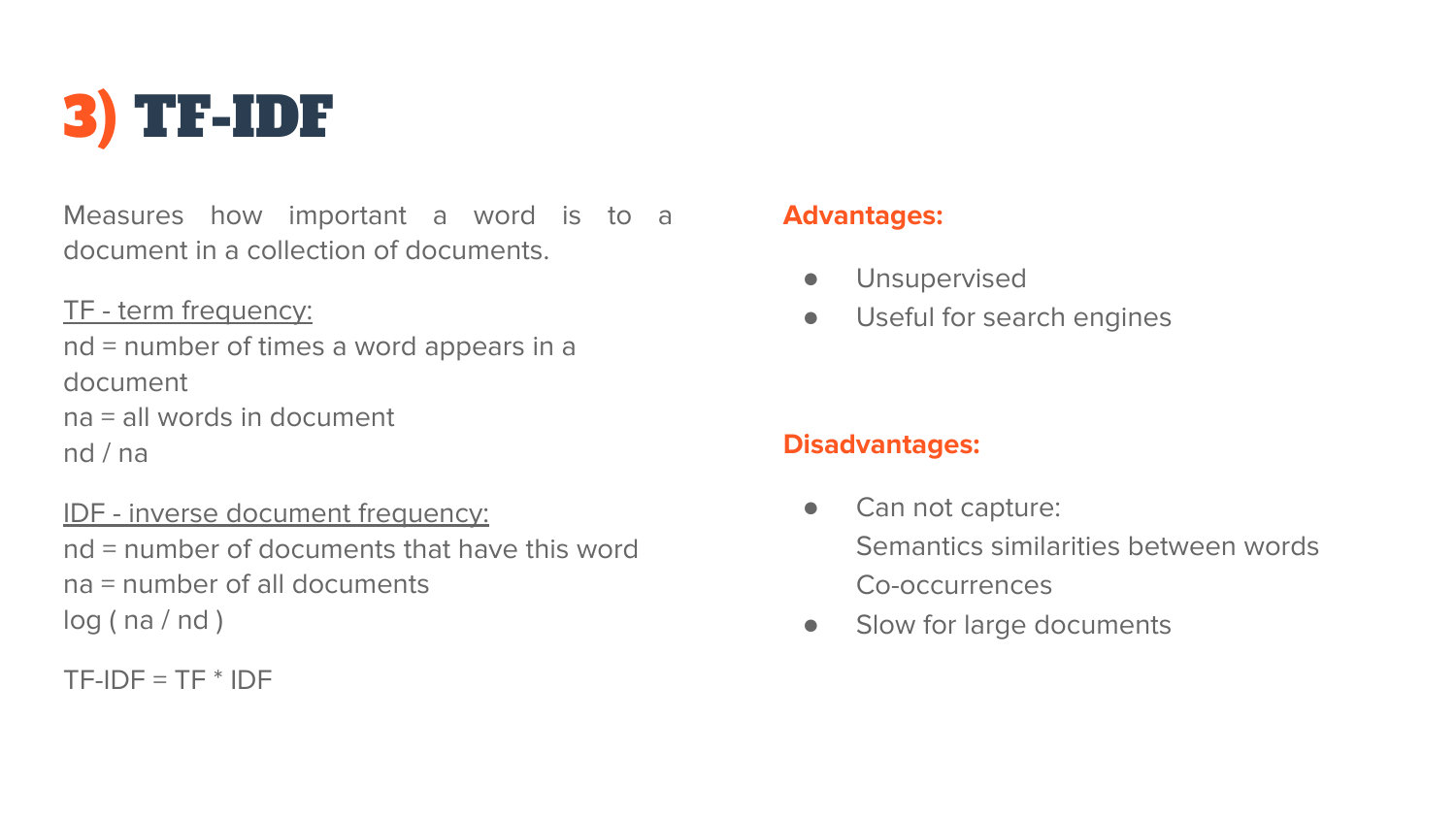

Rapid Automatic Keyword Extraction (RAKE)

Uses a list of stopwords and phrase delimiters to detect the most relevant words or phrases in a piece of text.

#### **Advantages:**

- **Fast**
- Unsupervised
- **•** Low complexity
- **•** Generate more complicated phrases
- Domain and language independent

Deep Learning is a subfield of Al. It is very useful. Deep Learning is a subfield of AI. It is very useful.

- Comprehensive list of stop words
- Allow phrases have more weights
- Miss multi-words contains stopwords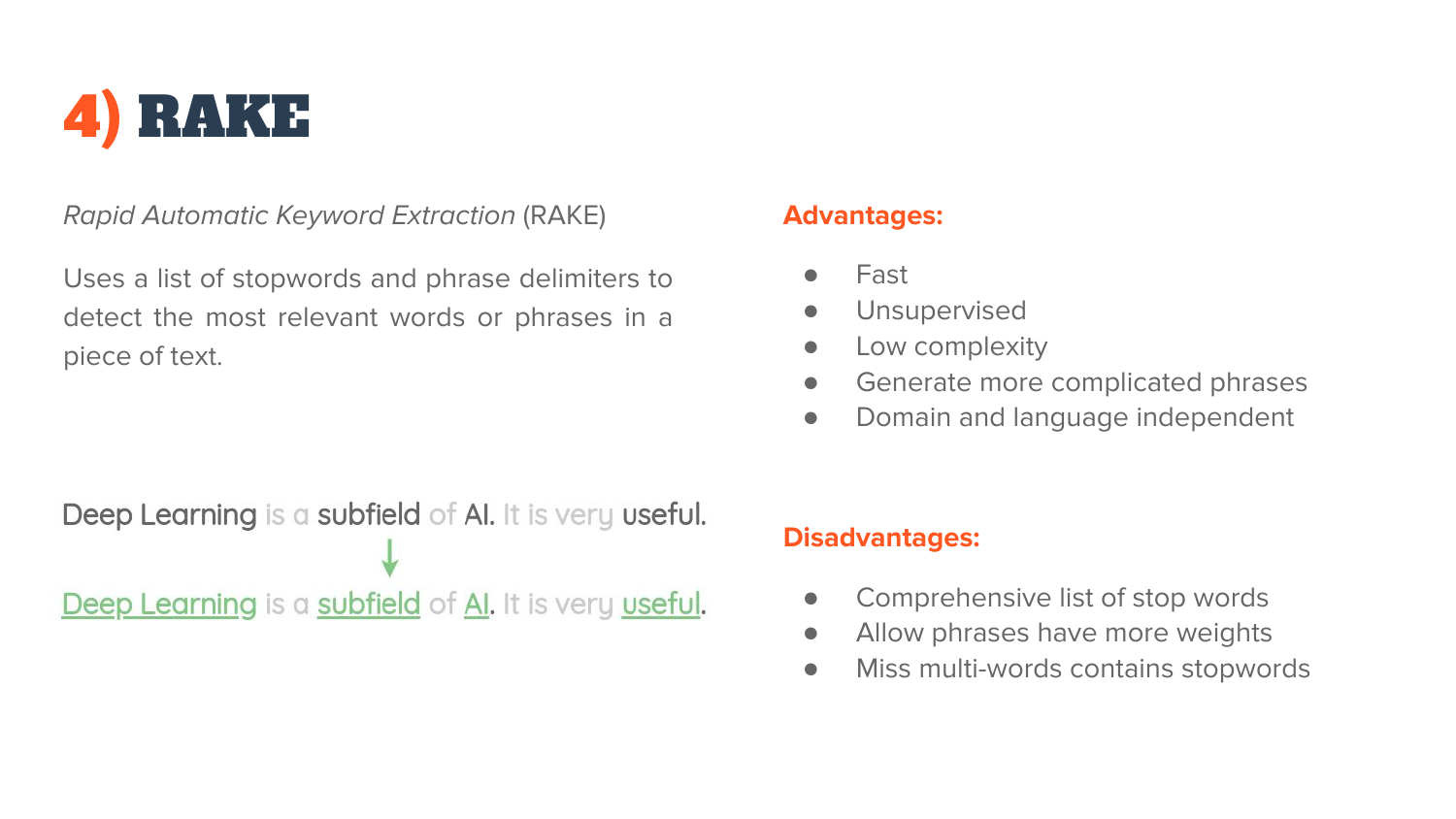

#### Yet Another Keyword Extractor

Keyword extraction method which rests on text statistical features extracted from single documents to select the most important keywords of a text.

Demo: http://yake.inesctec.pt/demo/usr

#### **Advantages:**

- **•** Unsupervised
- Corpus-Independent
- Domain and language independent
- Good in multilingual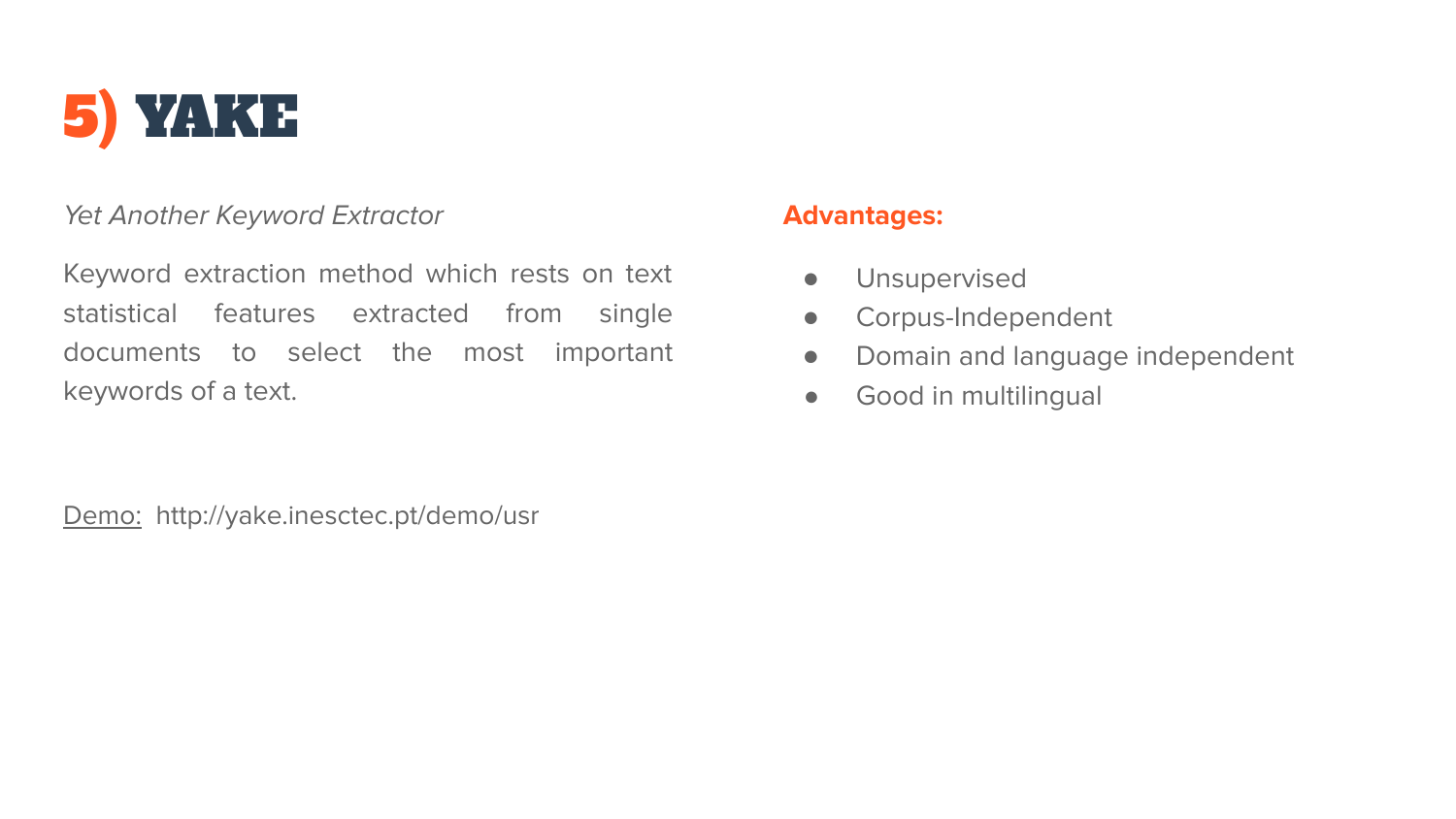# Graph-based Approaches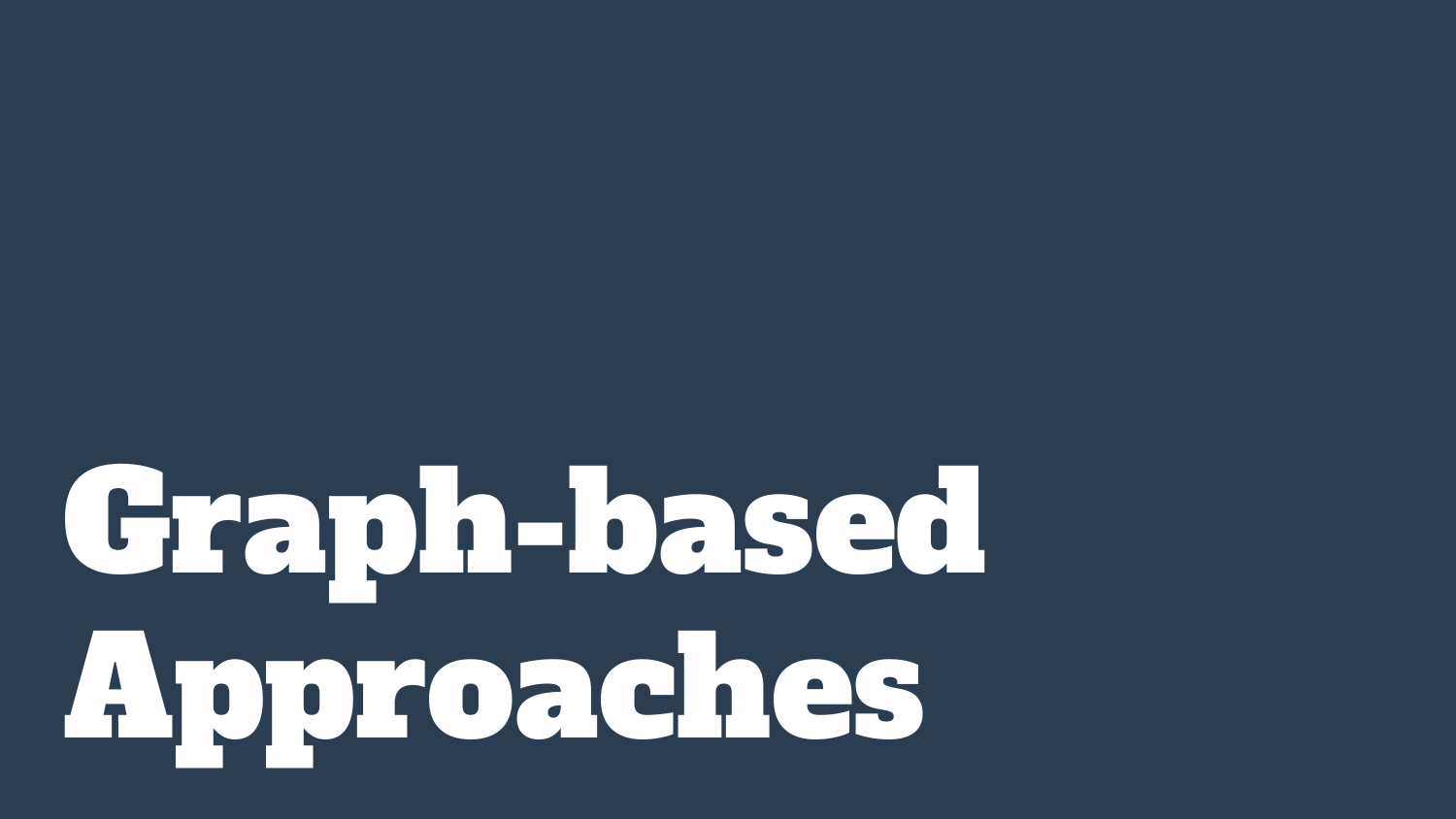

Inspired from PageRank but for ranking texts.

we measure the relationship between two or more words.

#### **Advantages:**

- Unsupervised
- Language independent

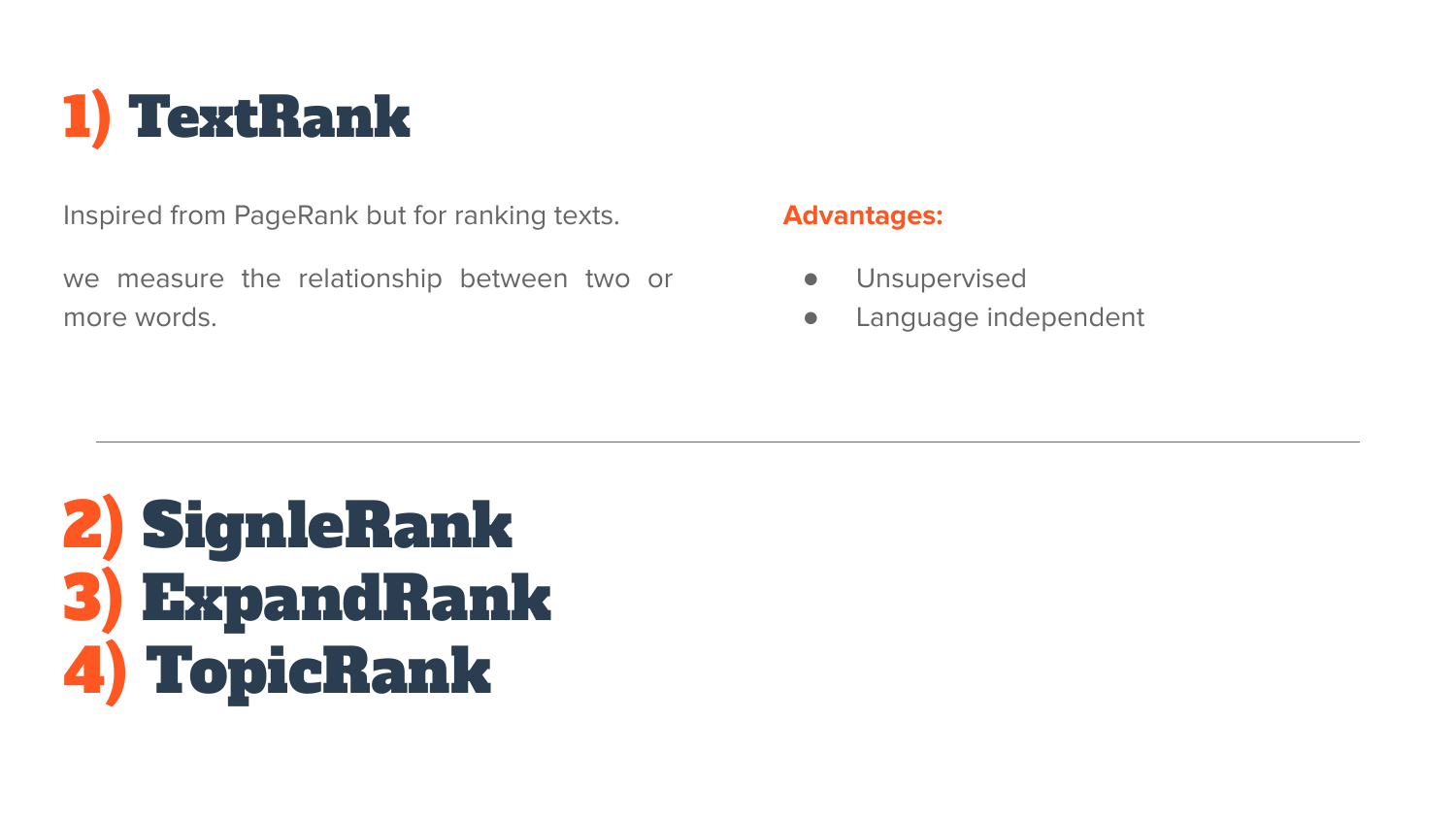# Machine Learning Approaches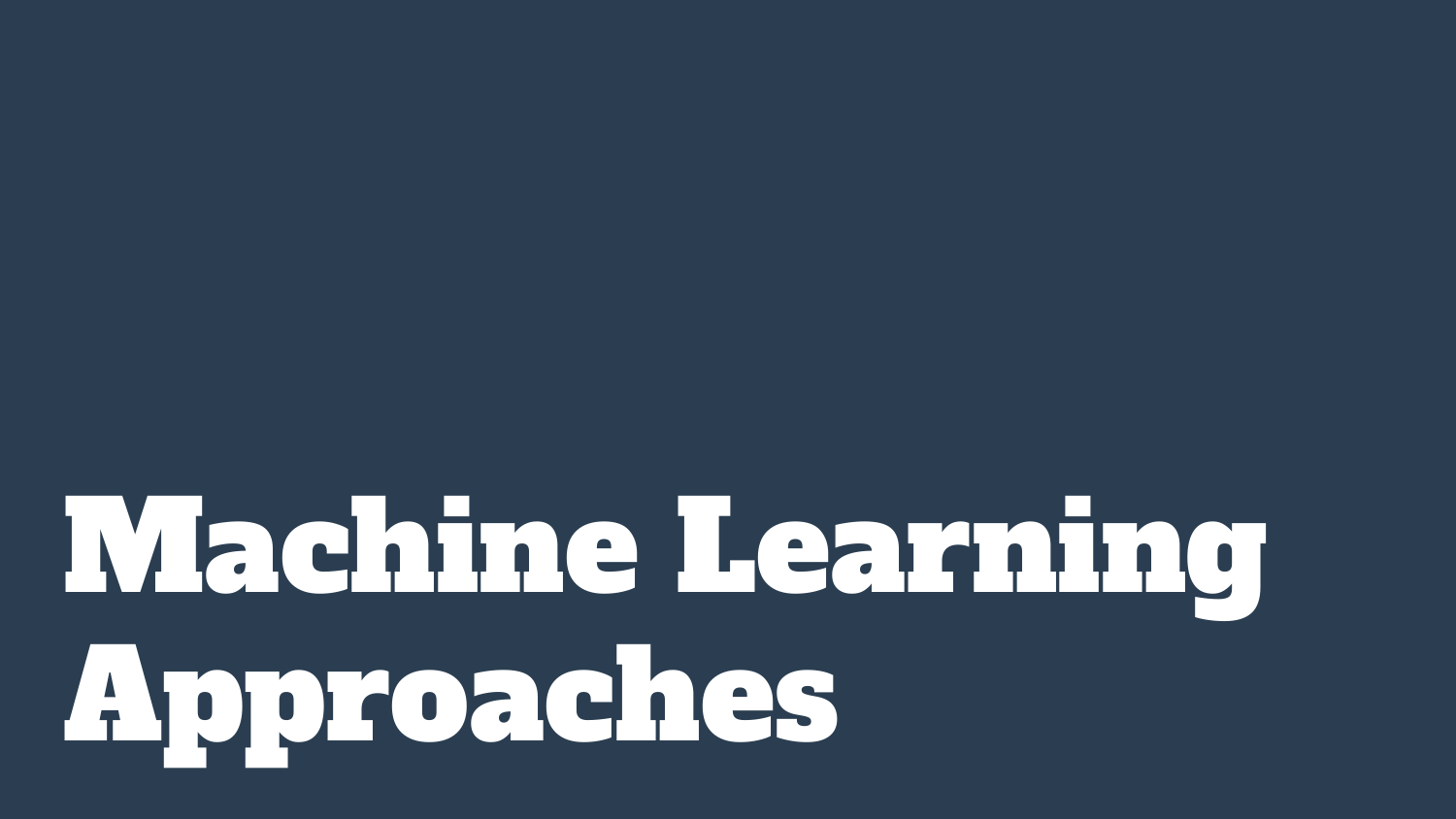## 1) CRF (Conditional Random Field) 2) LSTM (RNN) 3) Transformers (BERT, ALBERT & etc)

#### **Advantages:**

- Accurate
- Understand meaning

- Need maaaanyyyy data!
- Very sensitive in pre-processing steps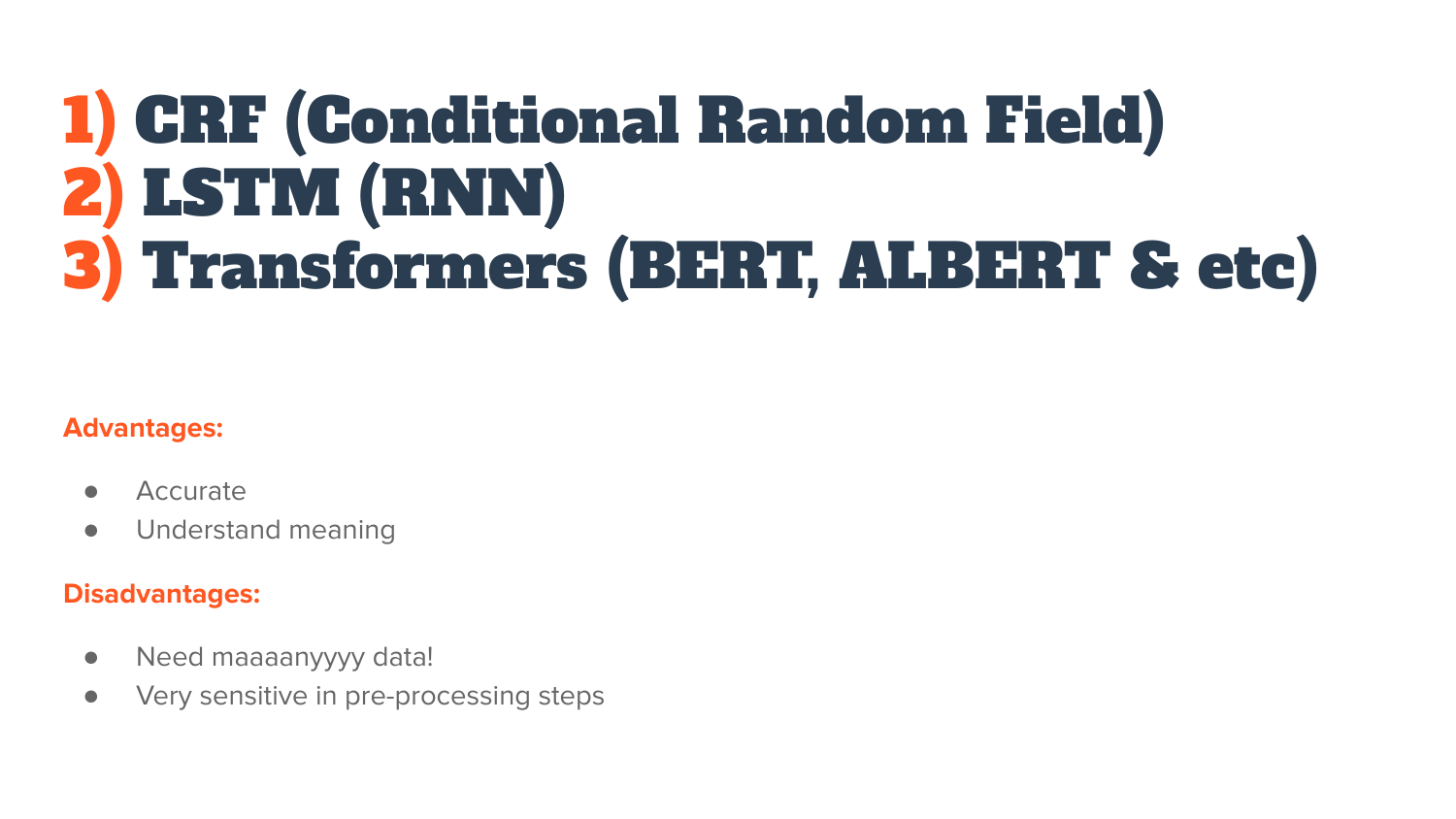

## **Py Text**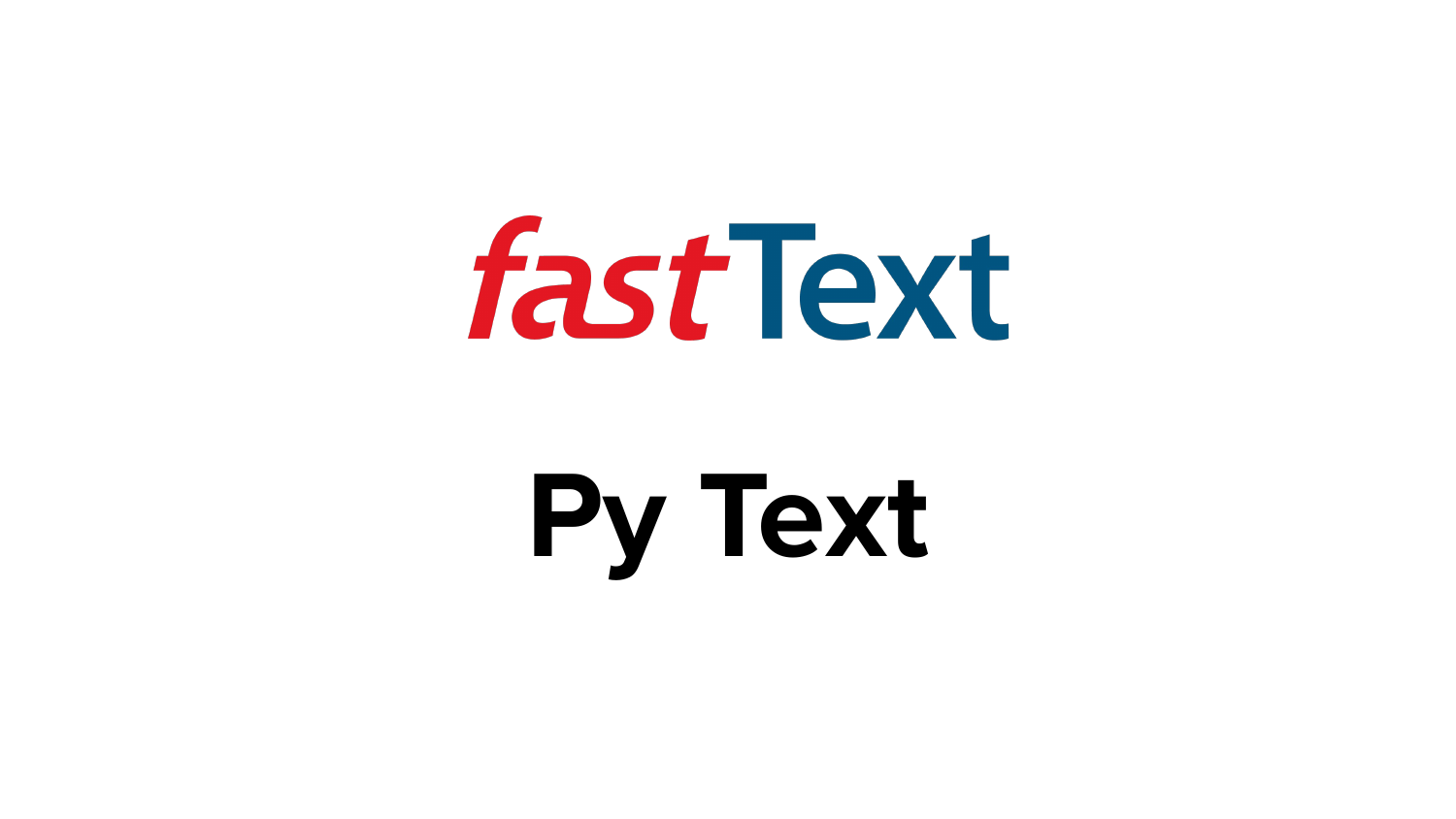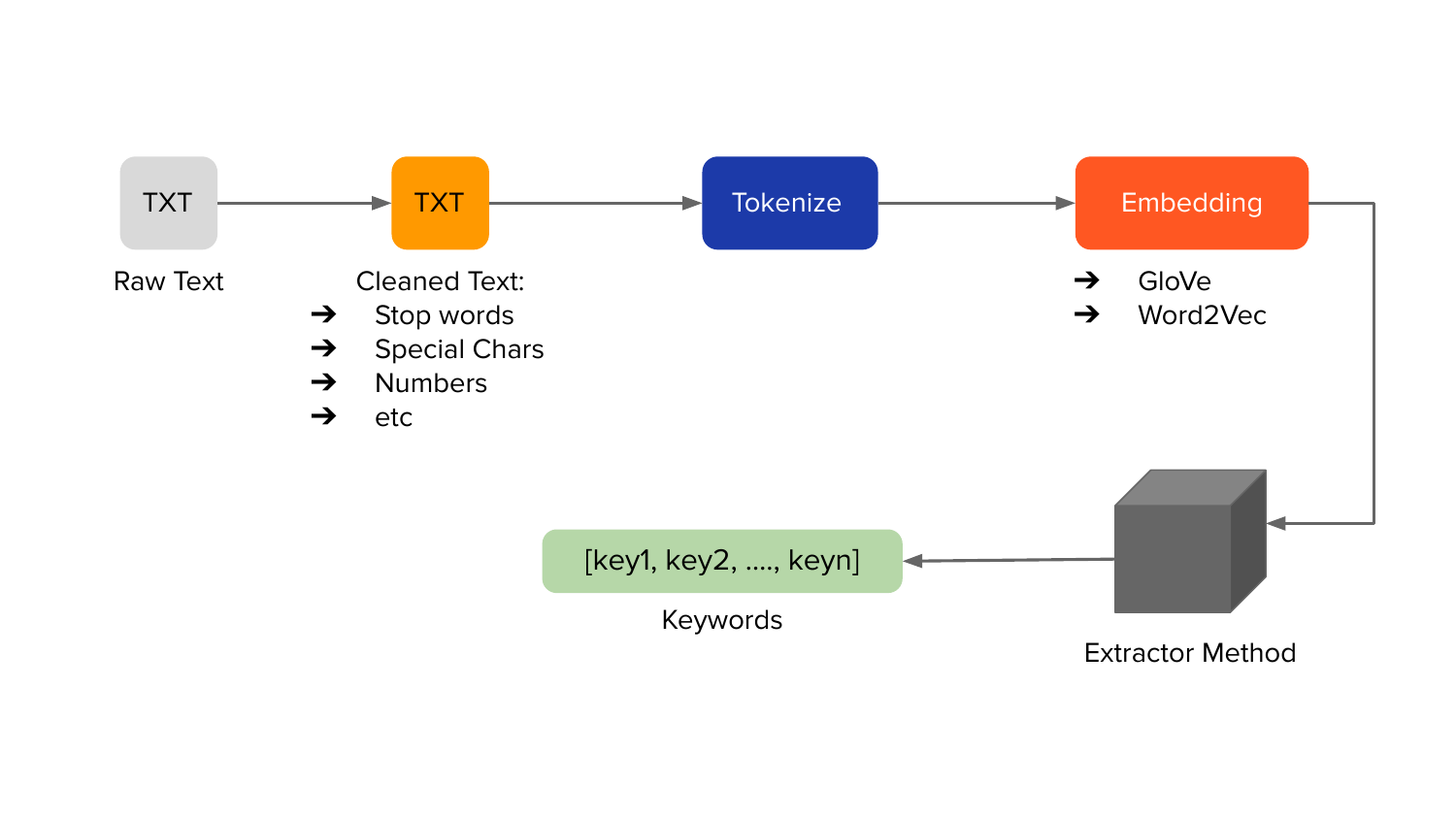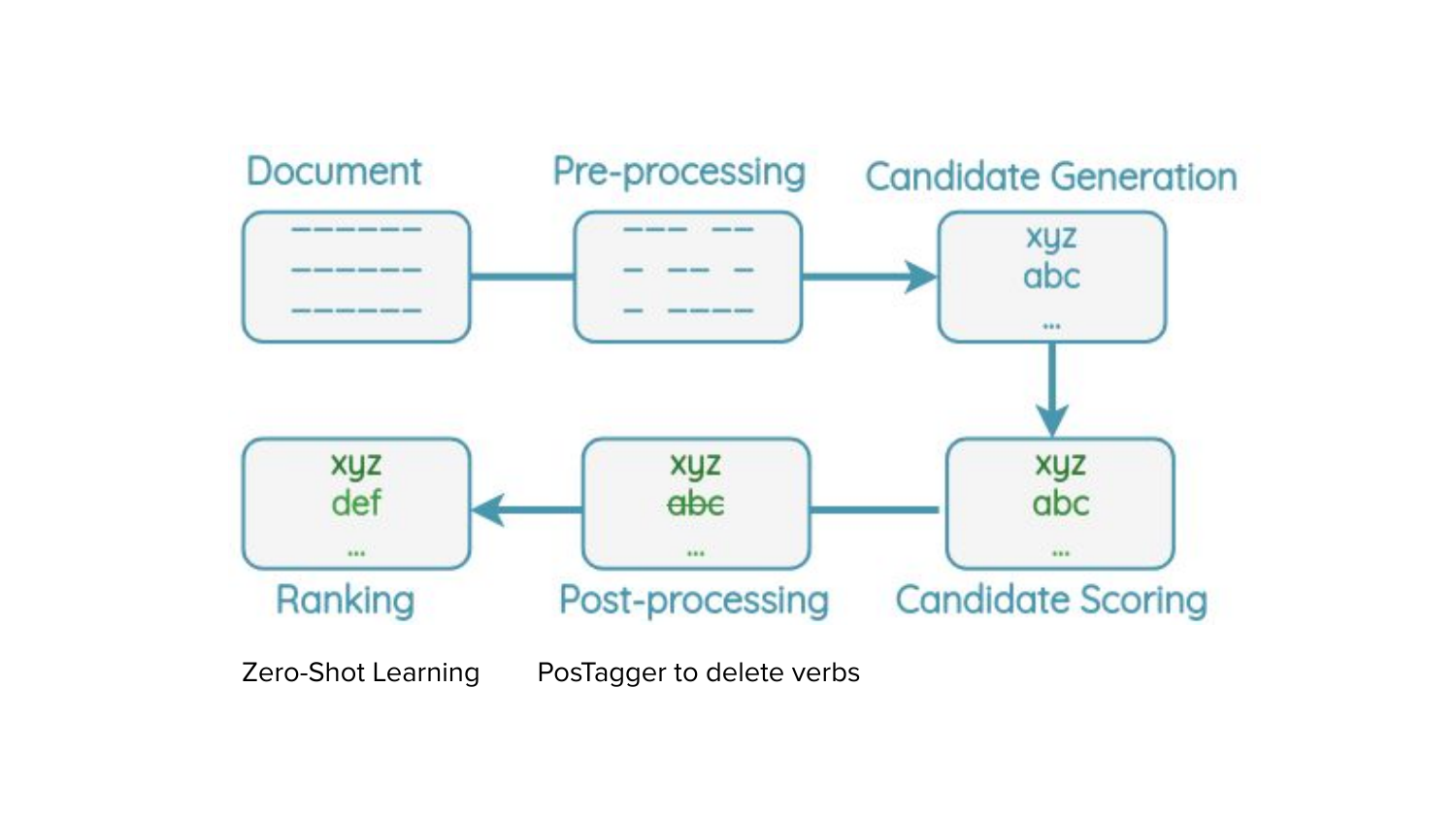# GitHub Gist

https://gist.github.com/mehrdad-dev/620baa214d887993635287bc55dab356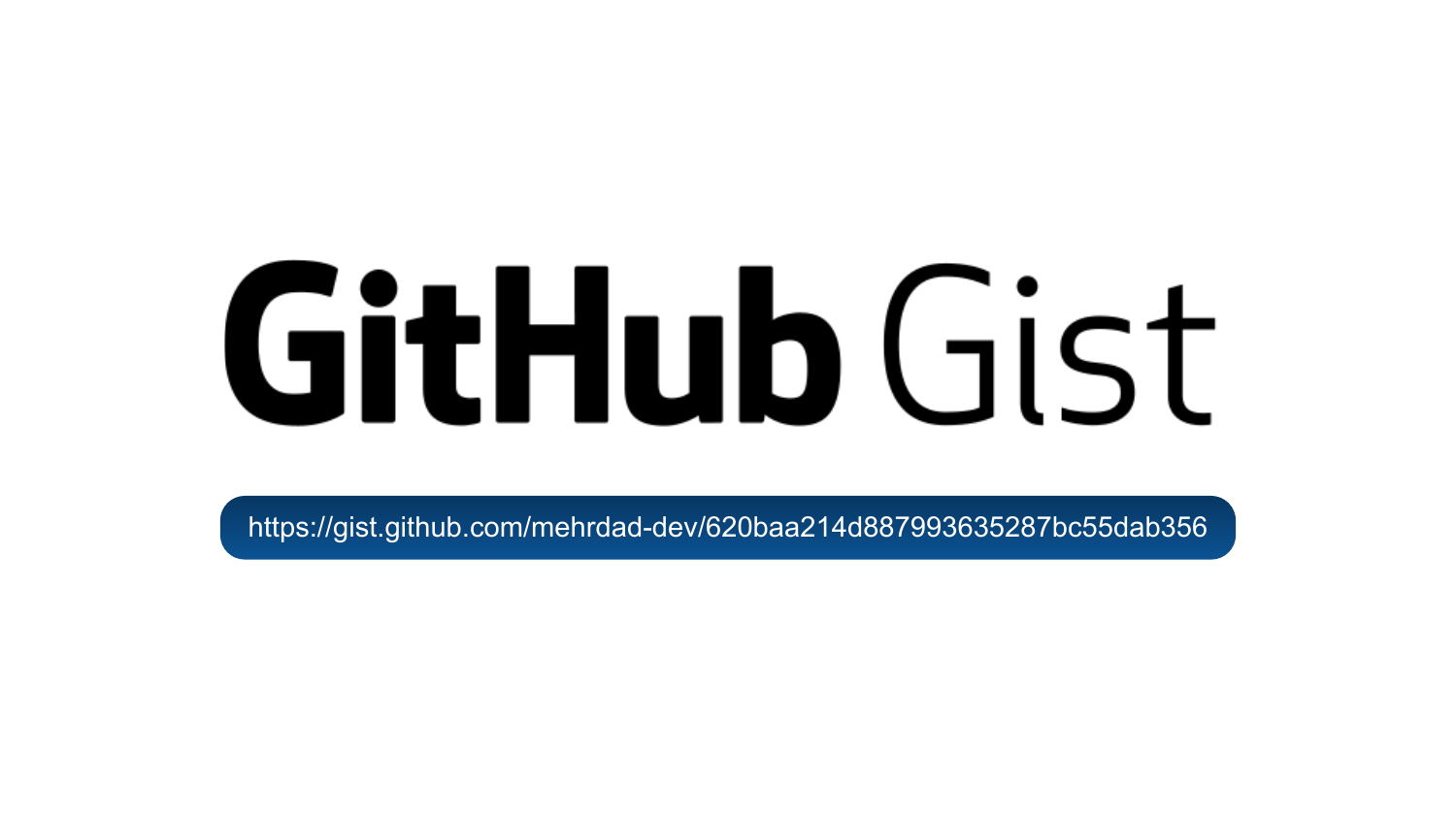## Tools

#### For Keyword Extraction

- NLTK
- Gensim
- PyTextRank
- PyTopicRank
- Scikit-learn
- YAKE
- KeyBERT
- Hugging Face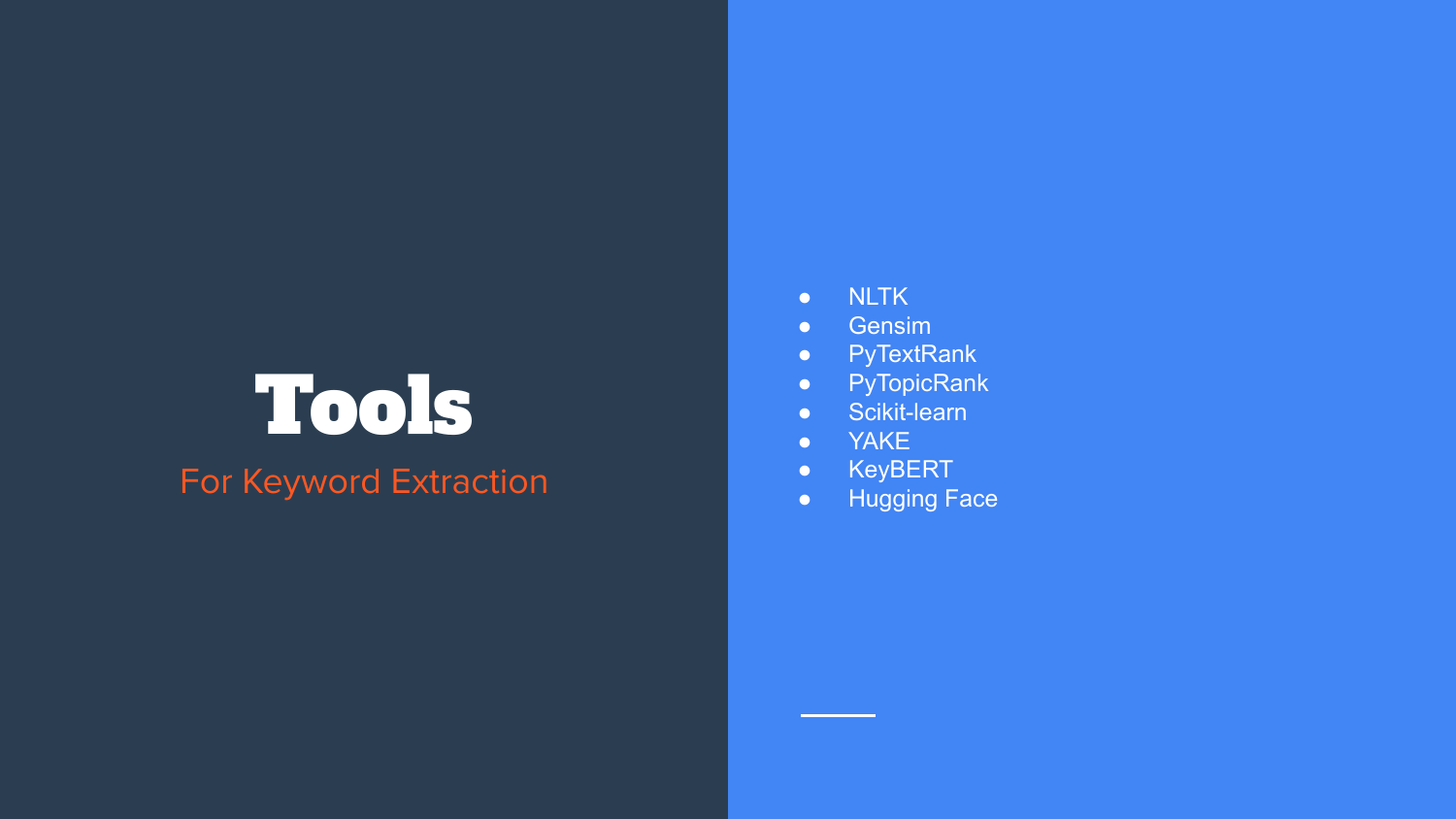## Ideas

- Summarization before keyword extraction
- Find tags just from title (ex. news)
- Tag prediction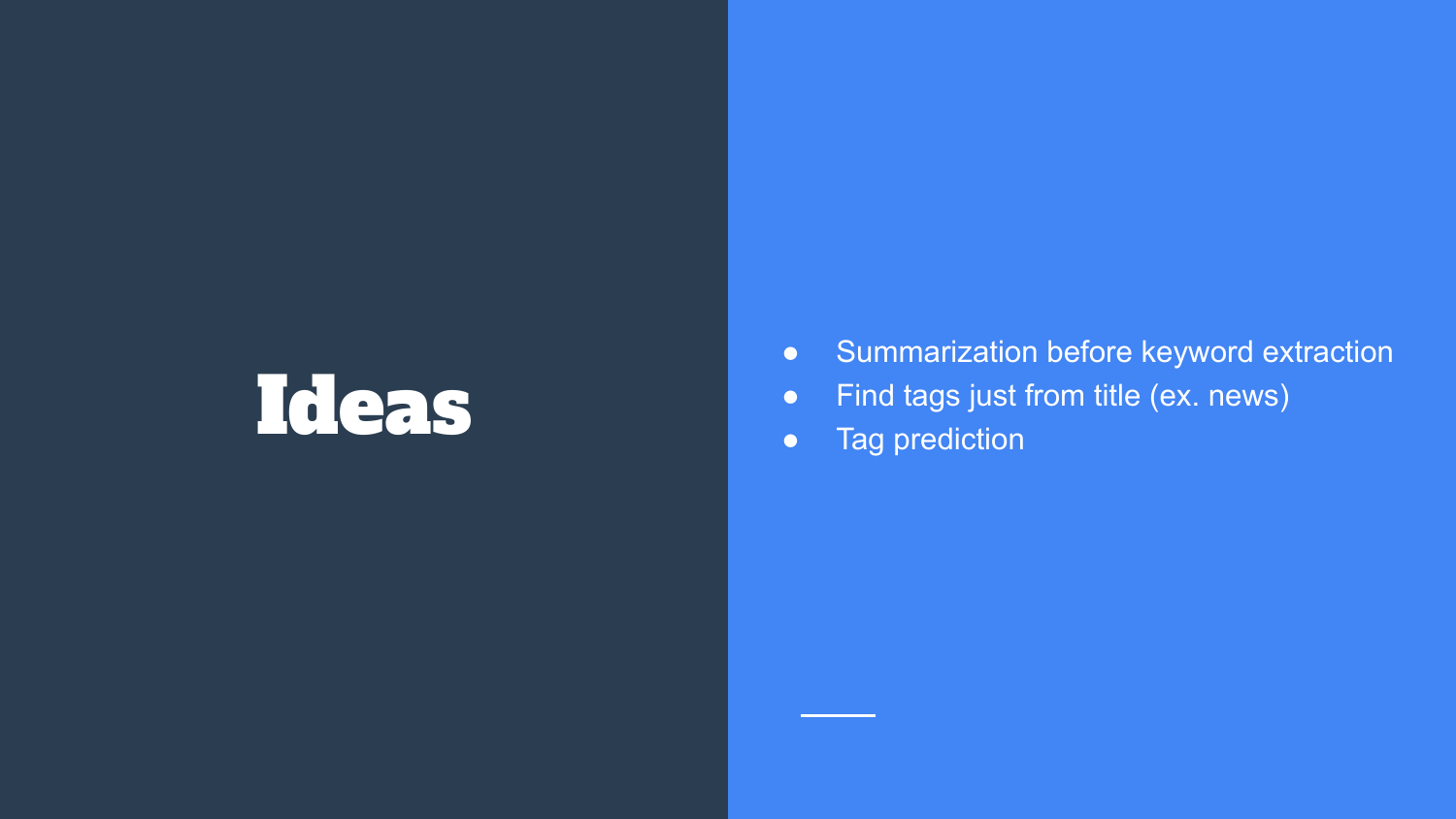# Topic Modeling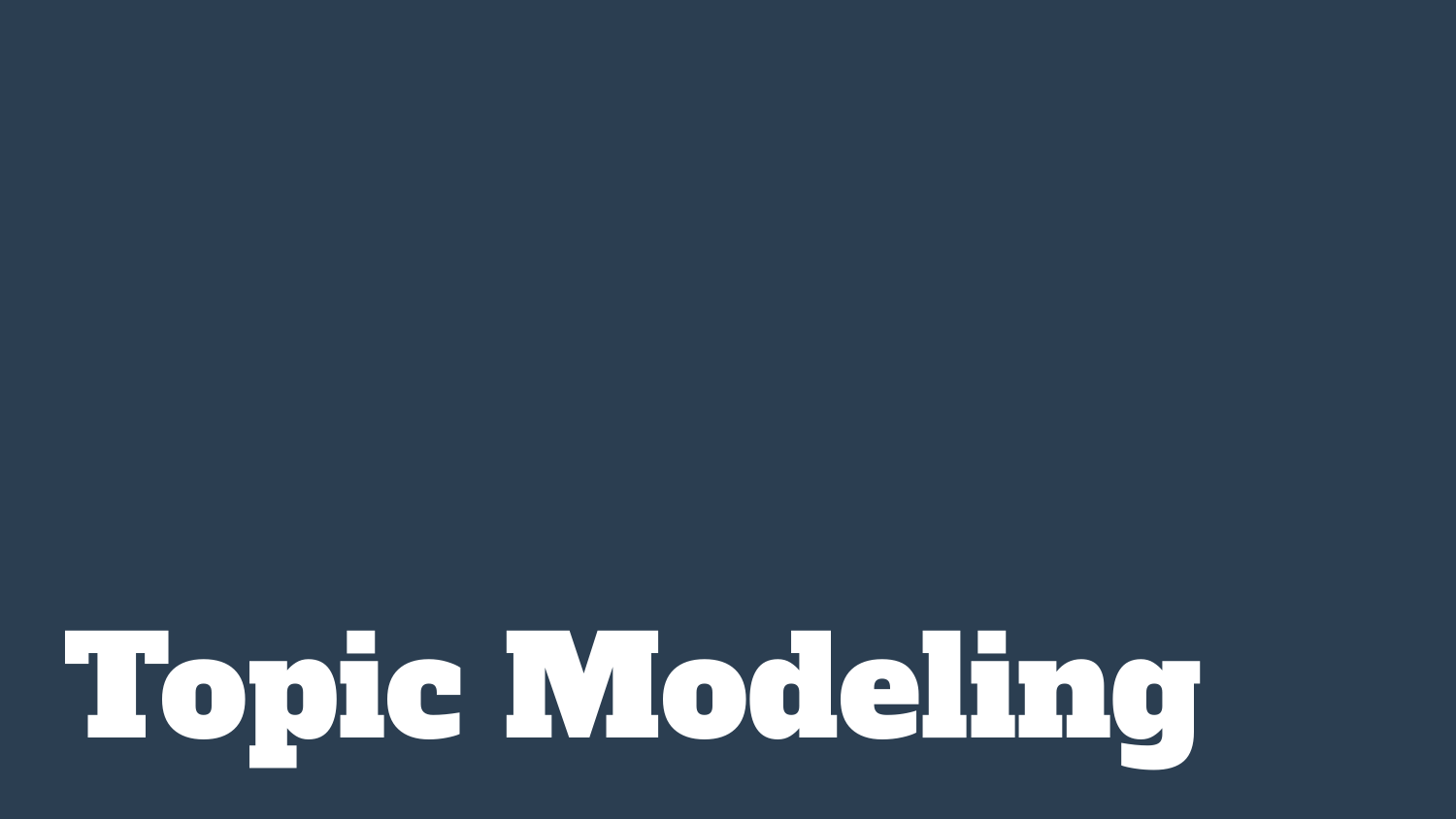

## What is the Topic Modeling?

A machine learning technique that automatically analyzes text data to determine cluster words for a set of documents

**Advantages:**

#### **Disadvantages:**

**•** Unsupervised

● Short-term solution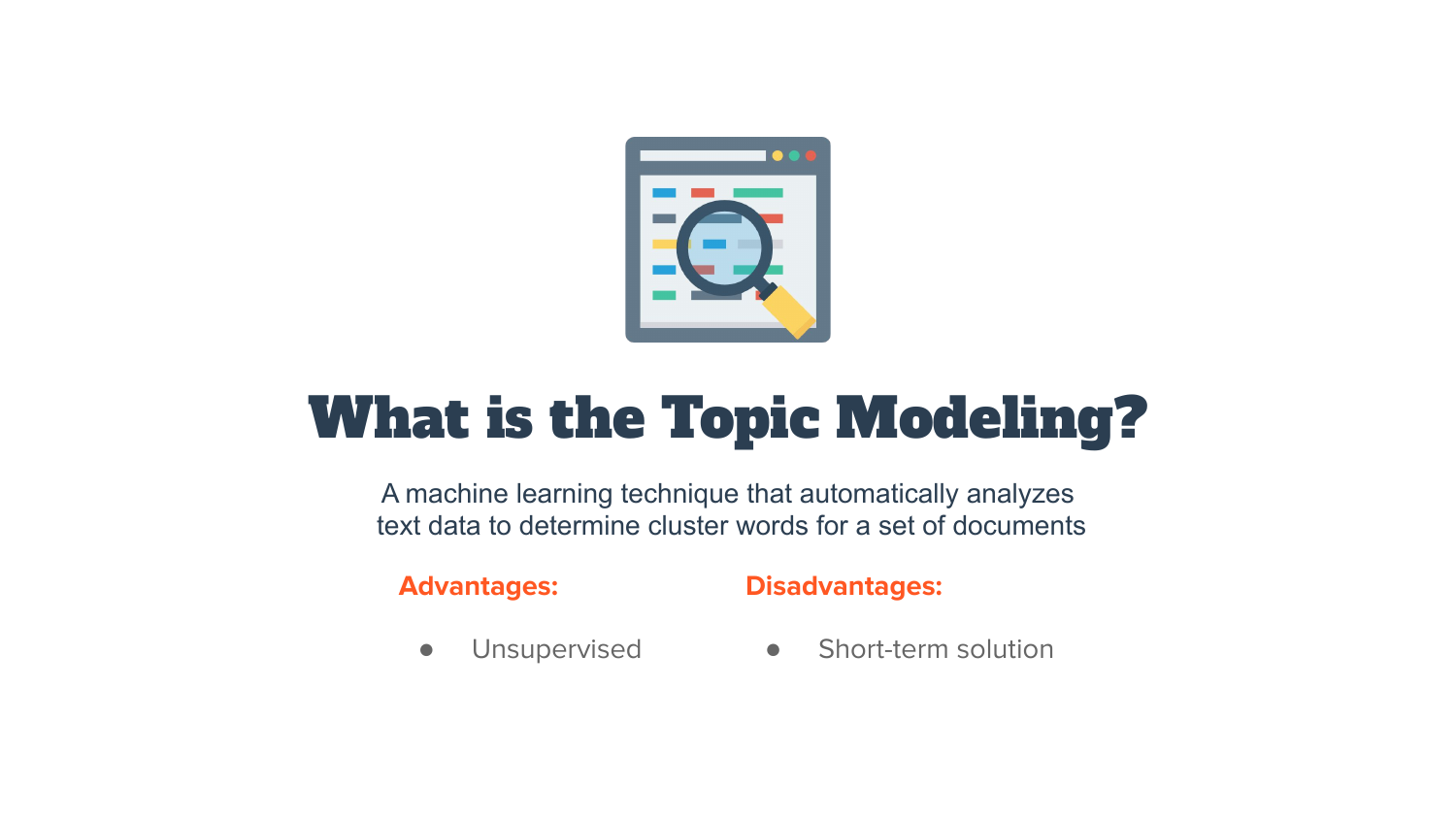

Latent Semantic Analysis

LSA takes text documents and creates n different parts where each part expresses a different meaning in the text.

LSA reduces our table of data to a table of latent (hidden) concepts.

#### **Advantages:**

**•** Unsupervised

#### **Disadvantages:**

● Can't capture multiple meanings of a word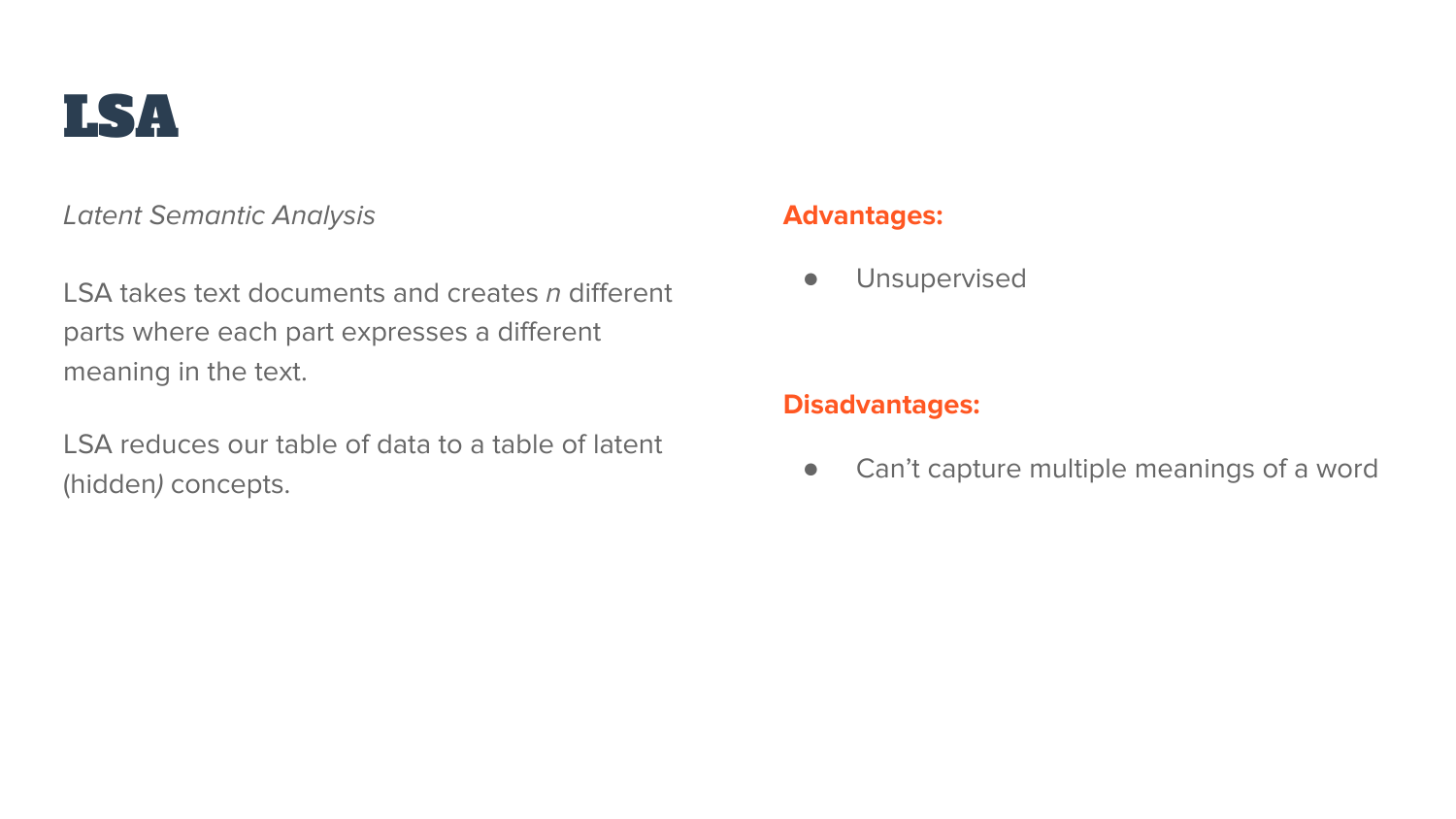

#### r = number of topics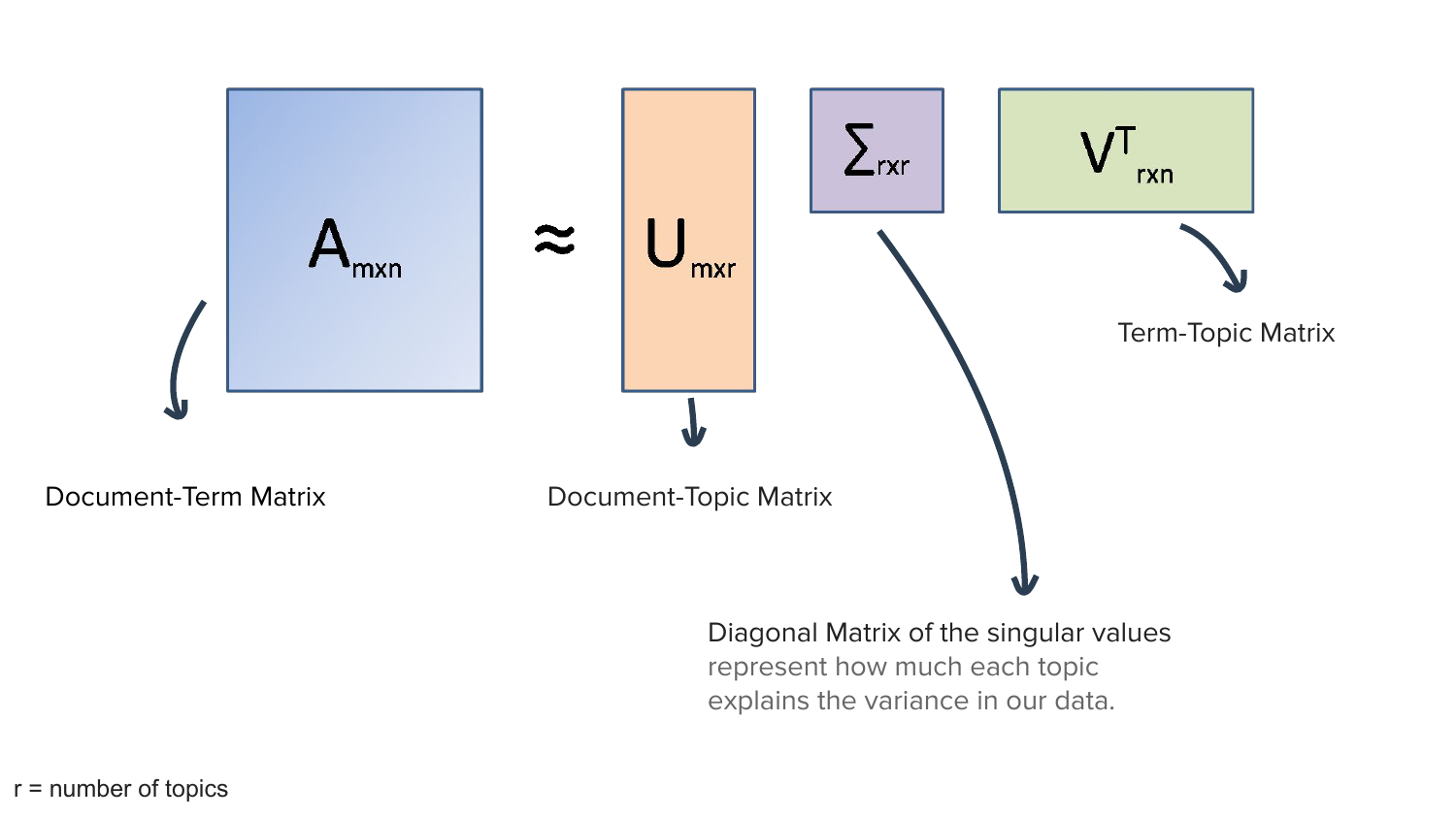| Document-Term Matrix | Document 1 | Document 2 | Document 2 | Document 2 |                                                                                                                                      |
|----------------------|------------|------------|------------|------------|--------------------------------------------------------------------------------------------------------------------------------------|
| Lebron               | 0.4        | 0          | 0          | 0          | $\mathcal{L}^{\mathcal{L}}\left( \mathcal{L}^{\mathcal{L}}\right) =\mathcal{L}^{\mathcal{L}}\left( \mathcal{L}^{\mathcal{L}}\right)$ |
| Senate               | 0.01       | 0.9        | 0          | 0          | $-0.0 - 0.0$                                                                                                                         |
| Celtics              | 0.2        | O          | 0          | 0          | 1.11                                                                                                                                 |
| Sprain               | O          | 0          | 0.2        | 0.2        | <b>STATE</b>                                                                                                                         |
| Cancer               | O          | 0.02       | 0.3        | 0.3        | $-0.013$                                                                                                                             |
| $-0.4 - 0.1$         | $-0.00$    | $-0.01$    | $-0.01$    | 1.11       | $-0.01$                                                                                                                              |

The numbers in the table reflect how important that word is in the document. Can be computed by TF-IDF.

 $T3$ 

 $0.1$ 

 $0.3$ 

 $\mathsf{O}$ 

 $0.4$  $0.7$ 

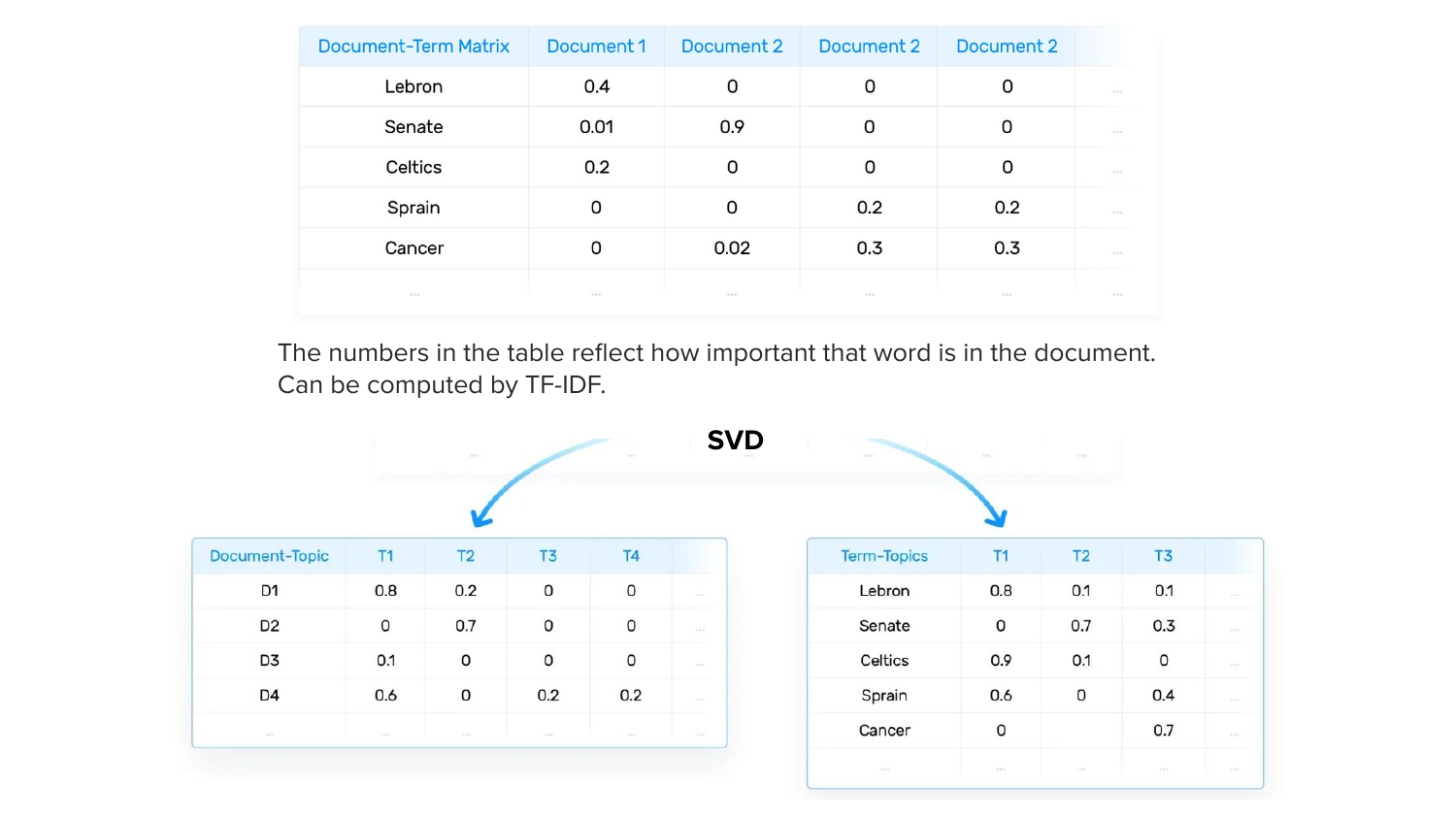

Latent Dirichlet Allocation

The goal of LDA is to map all the documents to the topics

Each document can be described by a distribution of topics and each topic can be described by a distribution of words.

LDA assumes each topic is a mixture over an underlying set of words, and each document is a mixture of over a set of topic probabilities

#### **Advantages:**

**•** Unsupervised

#### **Disadvantages:**

● Fixed K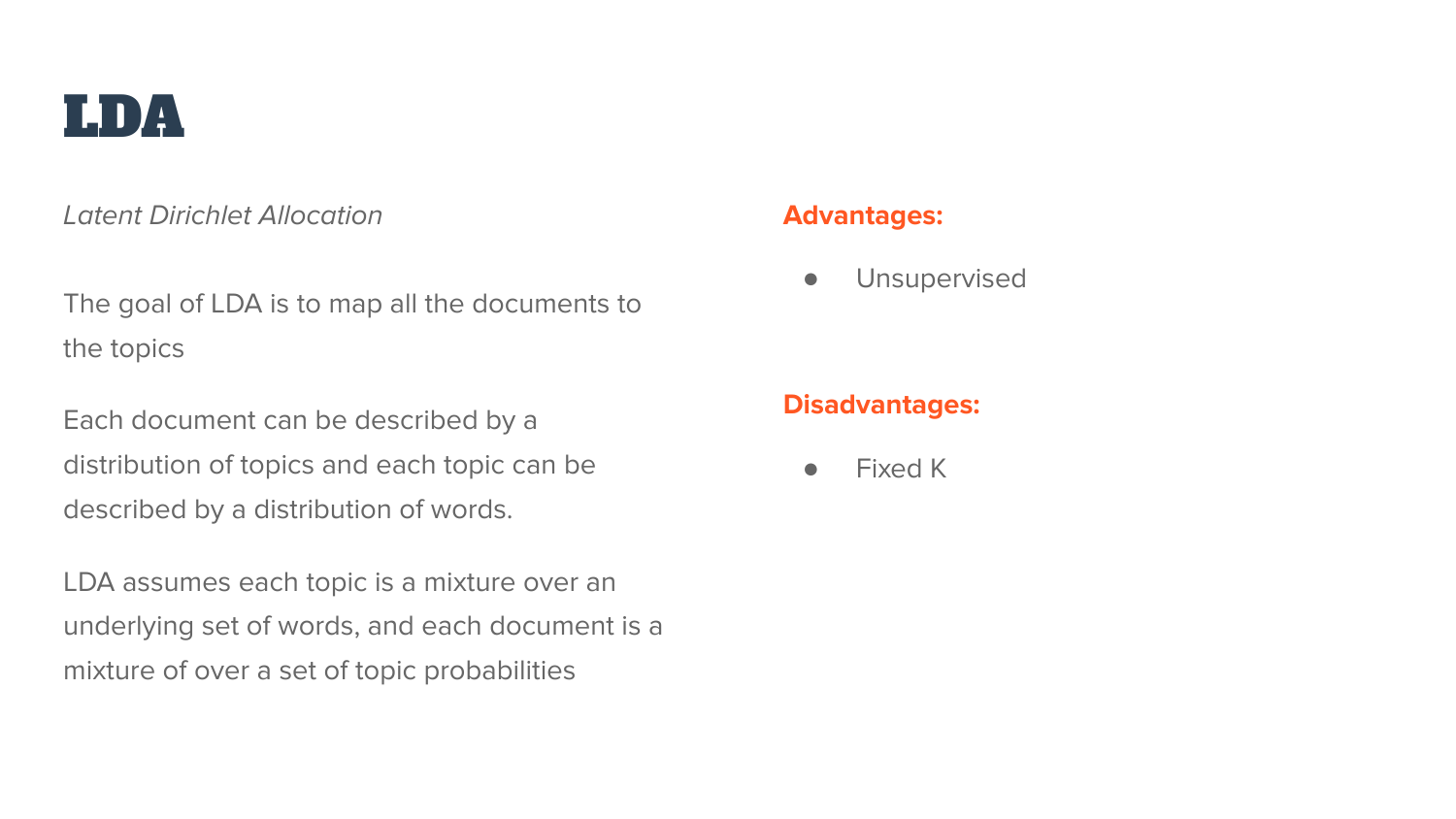the distribution of words for each topic K the distribution of topics for each document i

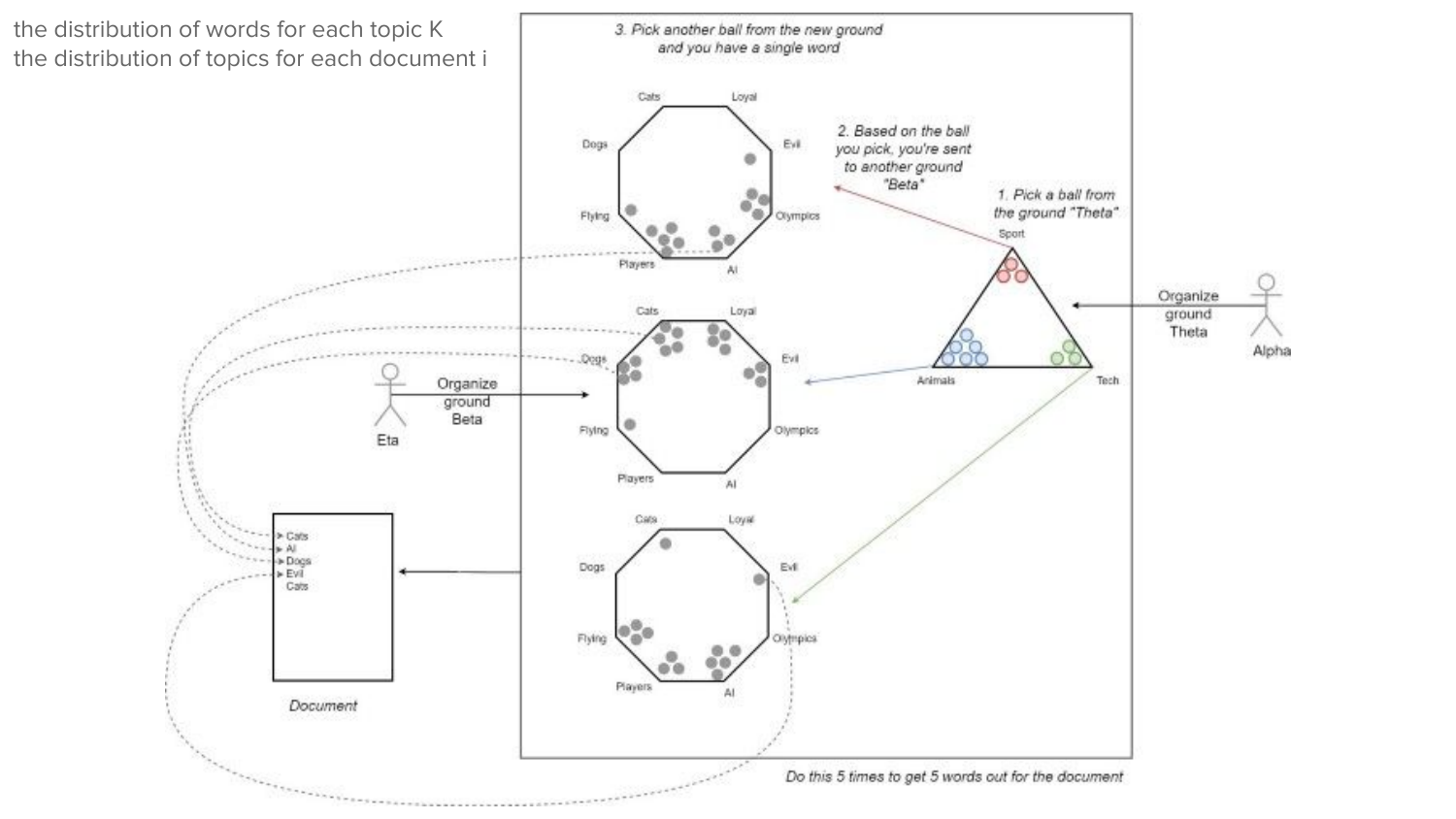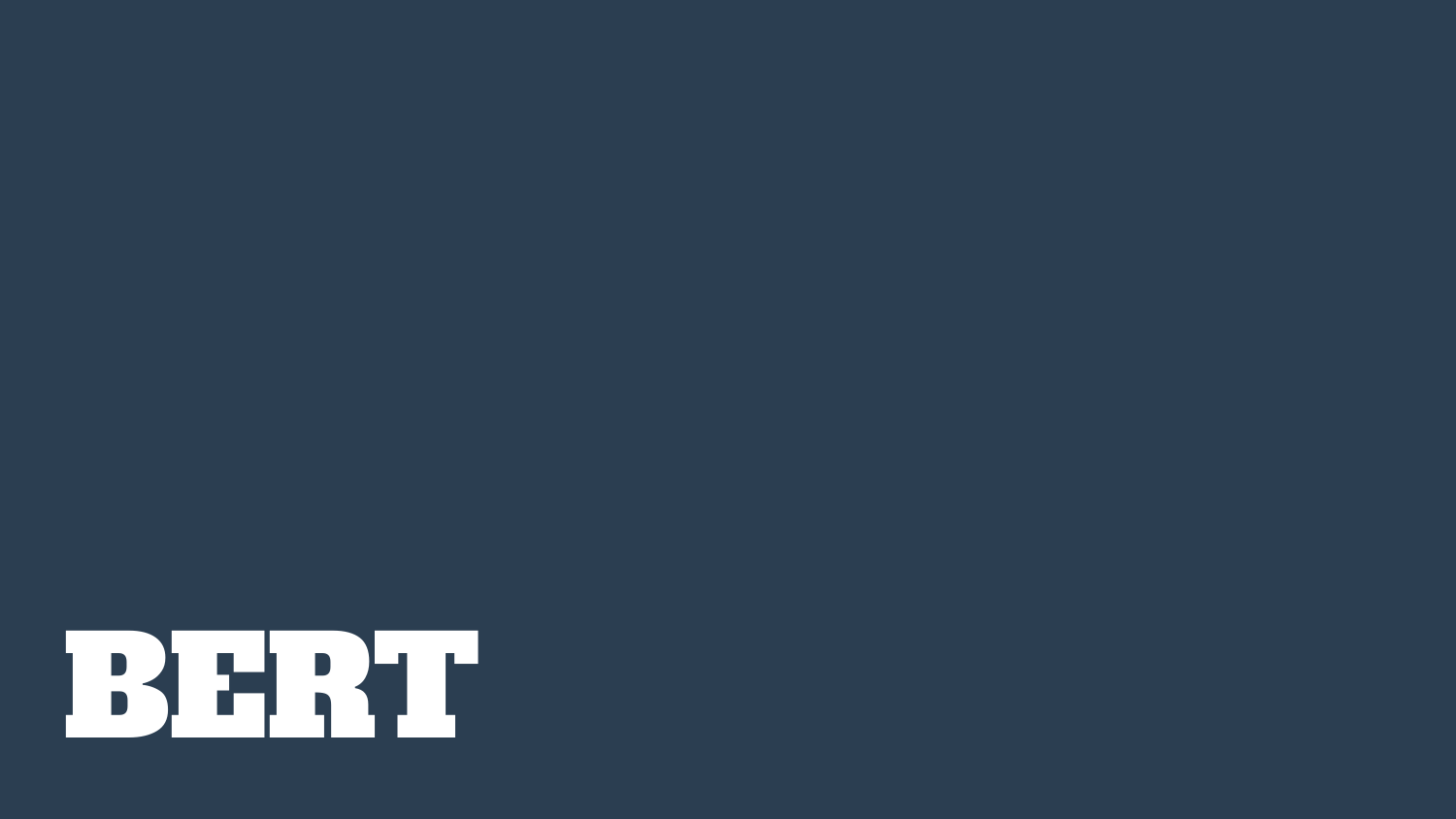## SBERT Library

this version of BERT is specifically designed for tasks like semantic similarity search and clustering Using Pretrained Model: distiluse-base-multilingual-cased-v2

https://www.sbert.net/docs/pretrained\_models.html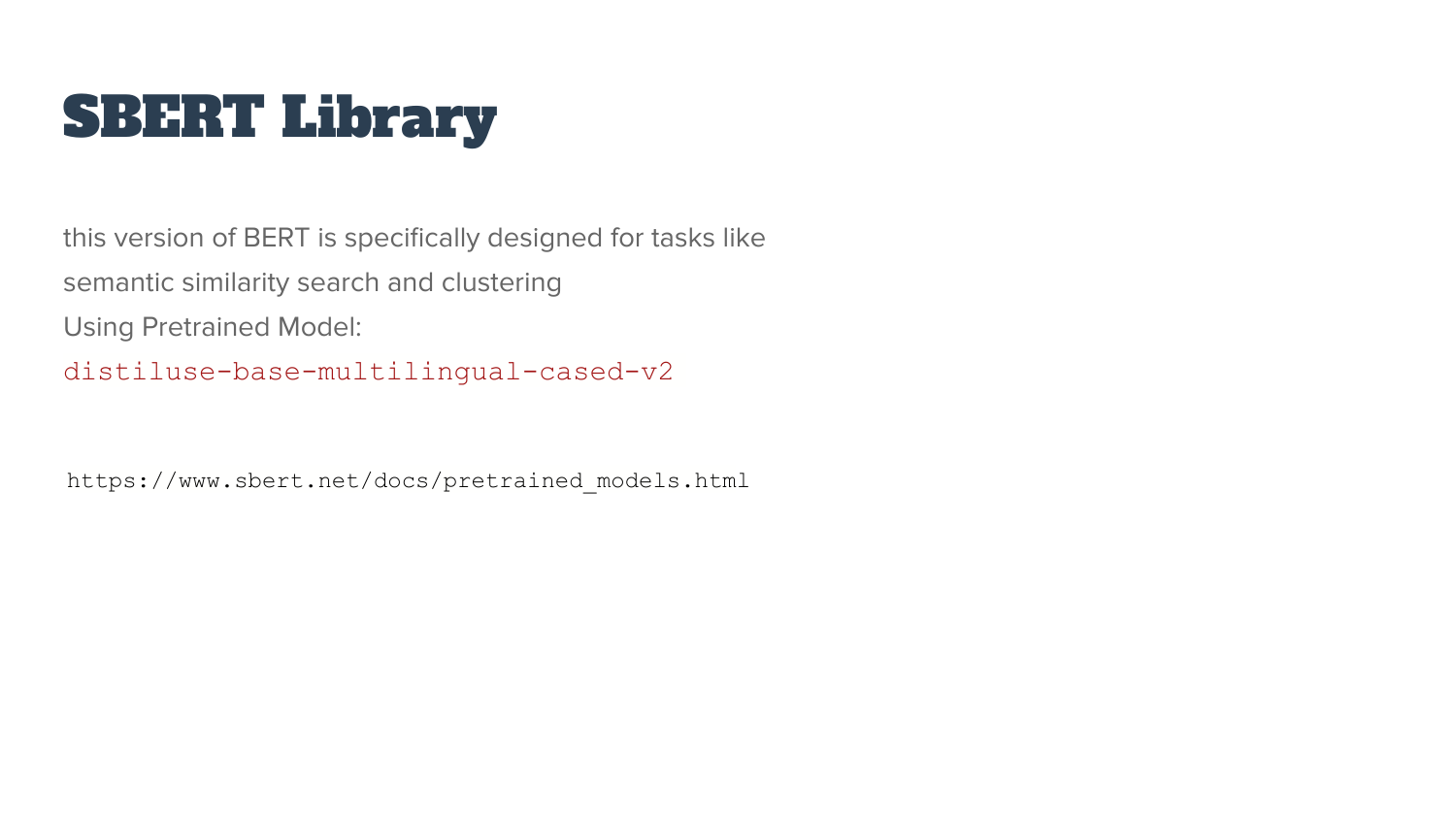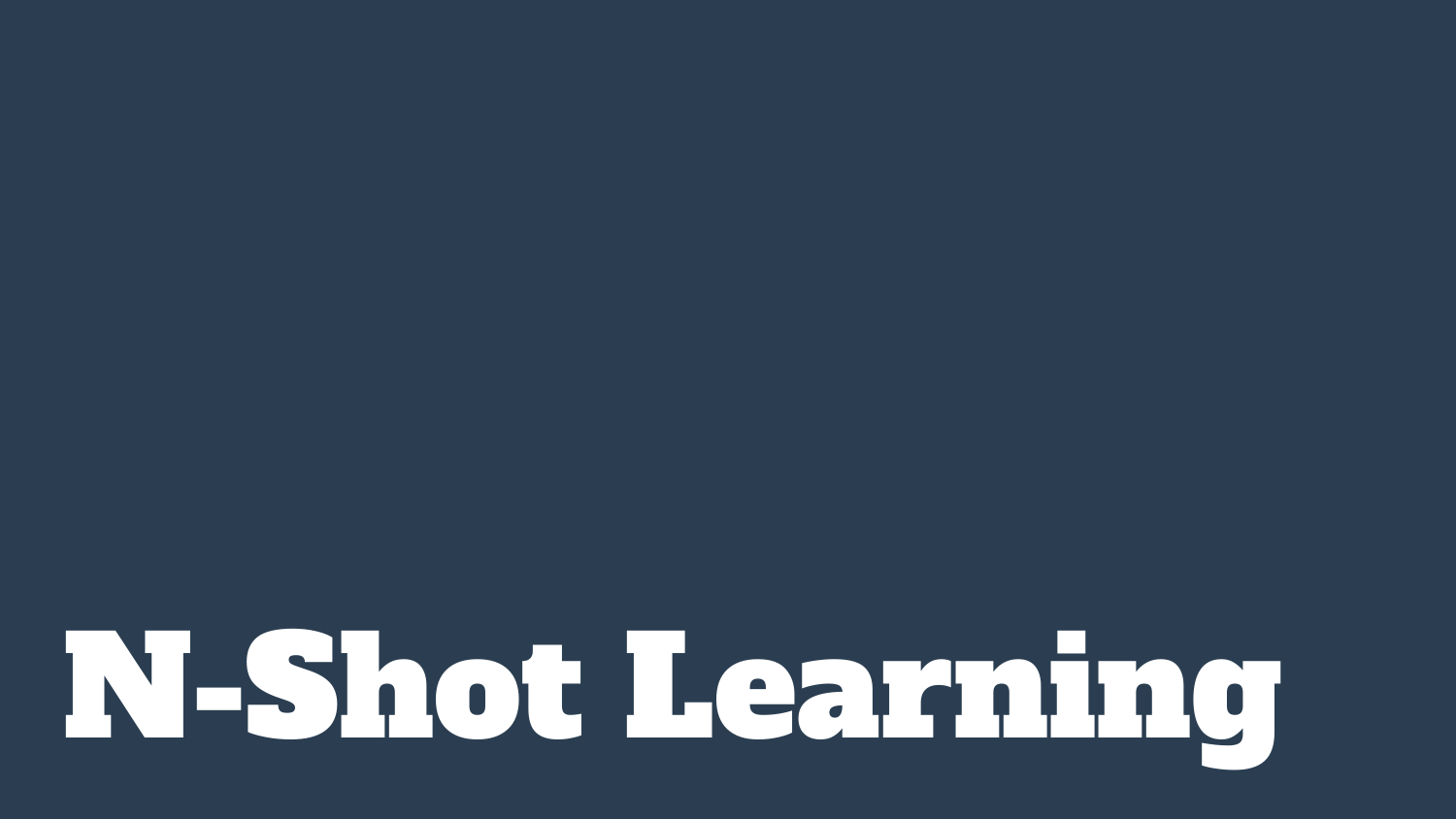Zero-Shot One-Shot Few-Shot

Find similarity function Using concept of learn to learn. Support set instead of training set.

We can use hugging face zero-shot-classification pipeline.

#### **Advantages:**

• Need few data samples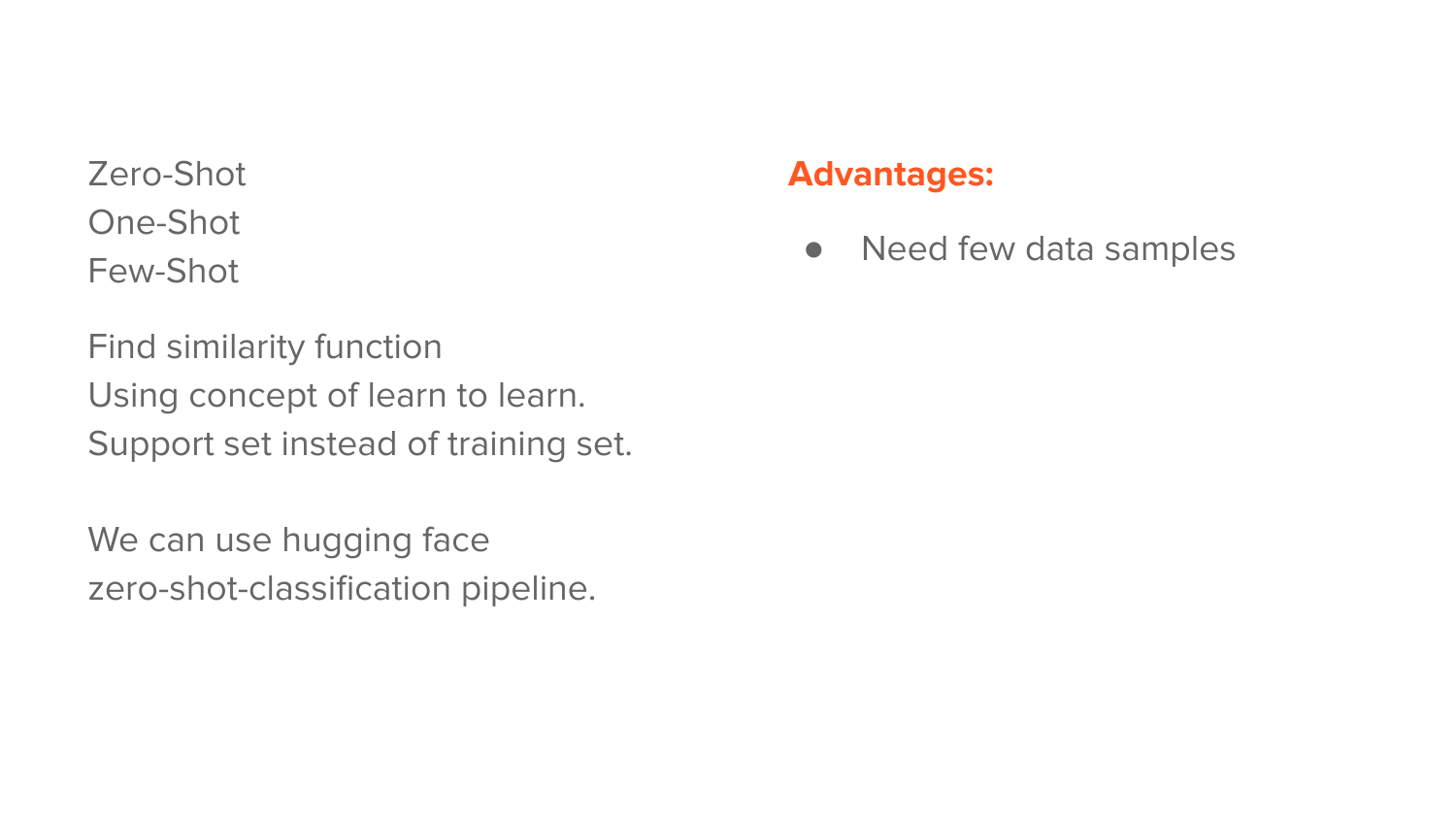